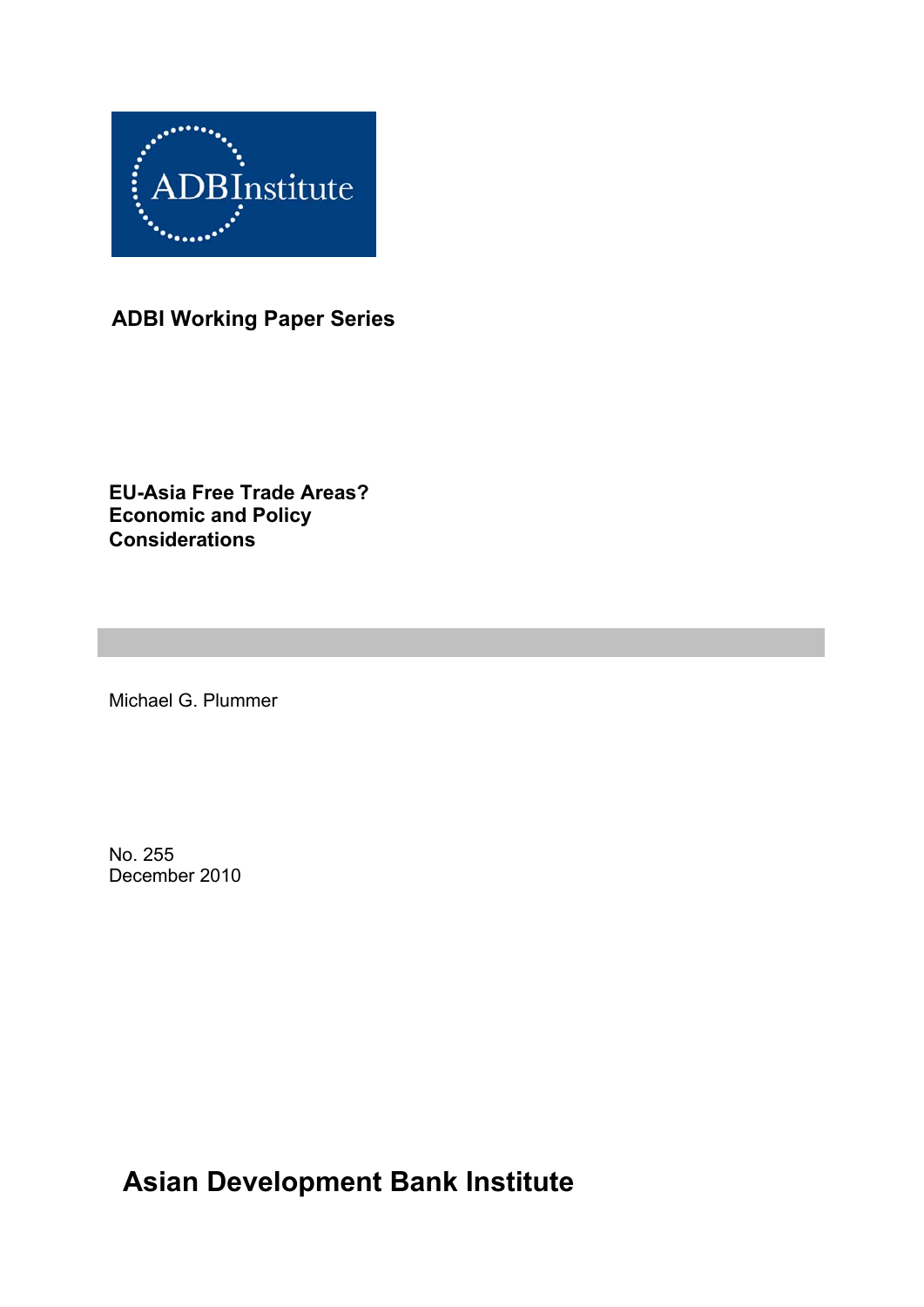Michael G. Plummer is head of the Development Division in the Trade and Agriculture Directorate at the Organisation for Economic Co-operation and Development in Paris, and Eni Professor of International Economics at the Johns Hopkins University, SAIS-Bologna, Italy (on leave).

The views expressed in this paper are the views of the authors and do not necessarily reflect the views or policies of ADBI, the Asian Development Bank (ADB), its Board of Directors, or the governments they represent. ADBI does not guarantee the accuracy of the data included in this paper and accepts no responsibility for any consequences of their use. Terminology used may not necessarily be consistent with ADB official terms.

The Working Paper series is a continuation of the formerly named Discussion Paper series; the numbering of the papers continued without interruption or change. ADBI's working papers reflect initial ideas on a topic and are posted online for discussion. ADBI encourages readers to post their comments on the main page for each working paper (given in the citation below). Some working papers may develop into other forms of publication.

Suggested citation:

Plummer, M. 2010. EU-Asia Free Trade Areas? Economic and Policy Considerations. ADBI Working Paper 255. Tokyo: Asian Development Bank Institute. Available: http://www.adbi.org/working-paper/2010/12/03/4232.eu.asia.free.trade.areas/

Please contact the author for information about this paper.

Email: [Michael.PLUMMER@oecd.org](mailto:Michael.PLUMMER@oecd.org) 

Asian Development Bank Institute Kasumigaseki Building 8F 3-2-5 Kasumigaseki, Chiyoda-ku Tokyo 100-6008, Japan

Tel: +81-3-3593-5500 Fax: +81-3-3593-5571 URL: www.adbi.org E-mail: info@adbi.org

© 2010 Asian Development Bank Institute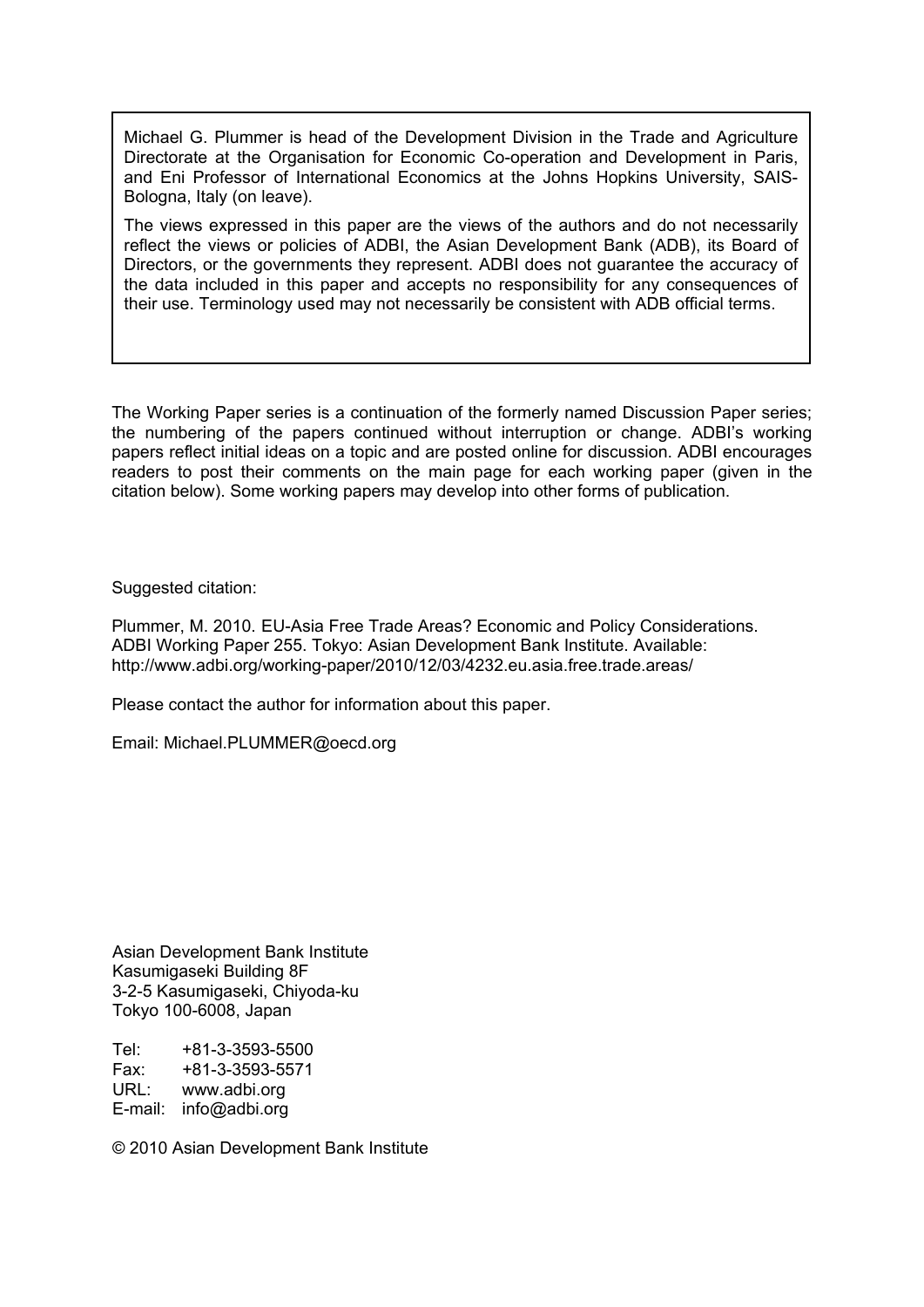#### **Abstract**

In this paper, we analyzed key aspects of the changing economic relationship between the European Union (EU) and Asia, and explored the potential economic ramifications of deeper EU-Asian economic cooperation. We also investigated the possible costs to the EU of remaining "disengaged" from the Asian integration process and the likely impact of multinested EU-Asian trade agreements. Our empirical review of CGE models revealed trivial effects of several possible EU-Asian accords (e.g., EU-India, EU-ASEAN, EU-Republic of Korea). In part, this is a result of relatively small trade shares, open markets, and restrictions in the models, particularly in that they excluded behind-the-border effects. We also presented two CGE models that estimated the potential negative effects of Asian/Asia-Pacific regional accords on the EU, and likewise found small effects. Nevertheless, using a highly-disaggregated (partial-equilibrium) approach, we argued that high-quality FTAs in Asia could be quite detrimental to the EU, particularly in key sectors. The push toward a Free Trade Area of the Asia Pacific could be particularly worrisome to the EU. We therefore concluded that it makes sense for the EU to be more aggressive in pursuing prospective trade agreements with Asia.

#### **JEL Classification: F13, F15**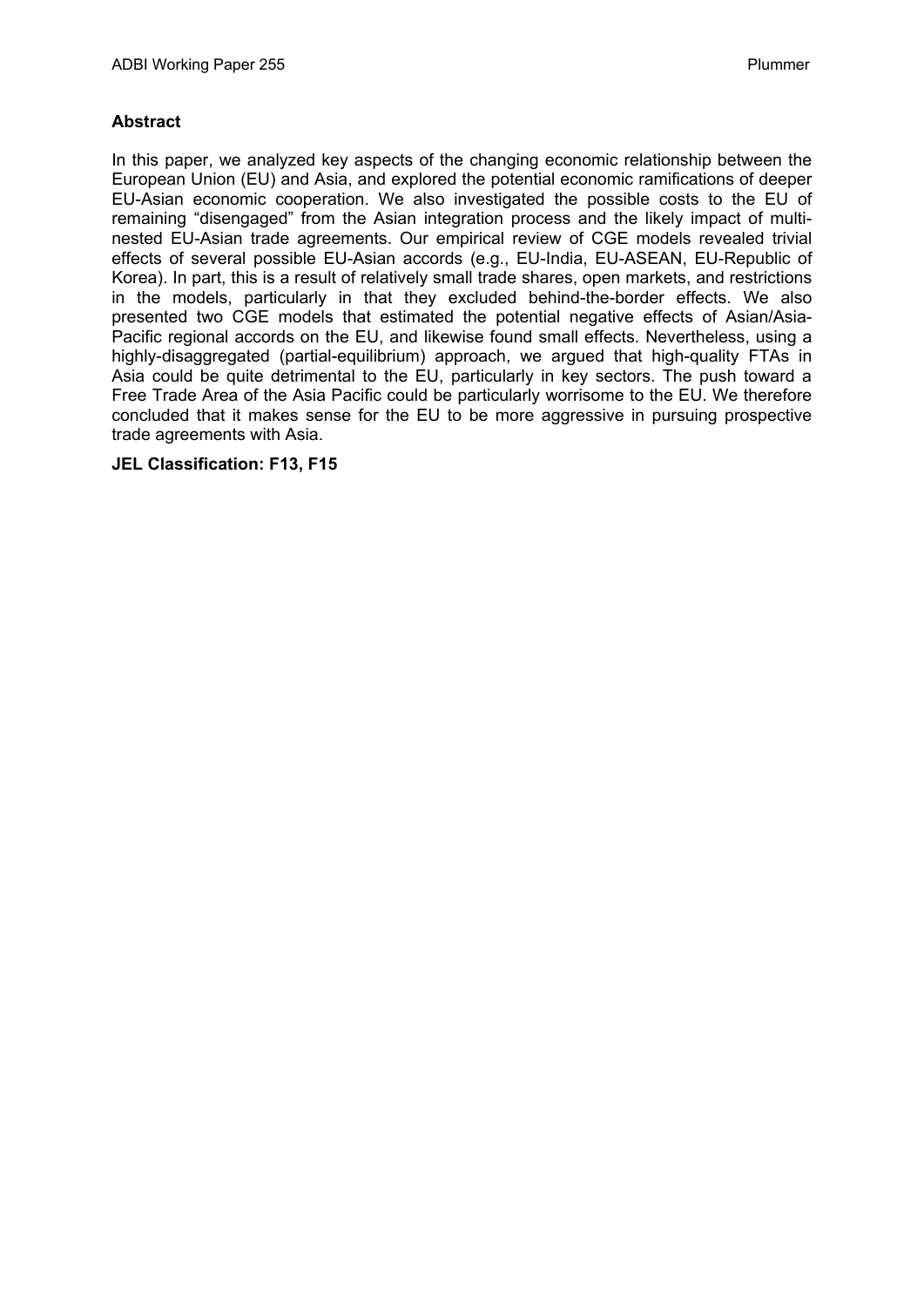## **Contents**

| 1 <sub>1</sub> |            |                                                                                                                                                 |  |
|----------------|------------|-------------------------------------------------------------------------------------------------------------------------------------------------|--|
| 2.             |            |                                                                                                                                                 |  |
|                | 2.1<br>2.3 |                                                                                                                                                 |  |
| 3.             |            |                                                                                                                                                 |  |
|                | 3.1<br>3.3 | Estimates of Various Configurations of EU-Asia Accords: CGE Models 10<br>3.2 Estimates of Effects of Asian Regionalism on the EU: CGE Models 10 |  |
| 4.             |            |                                                                                                                                                 |  |
|                |            |                                                                                                                                                 |  |
|                |            |                                                                                                                                                 |  |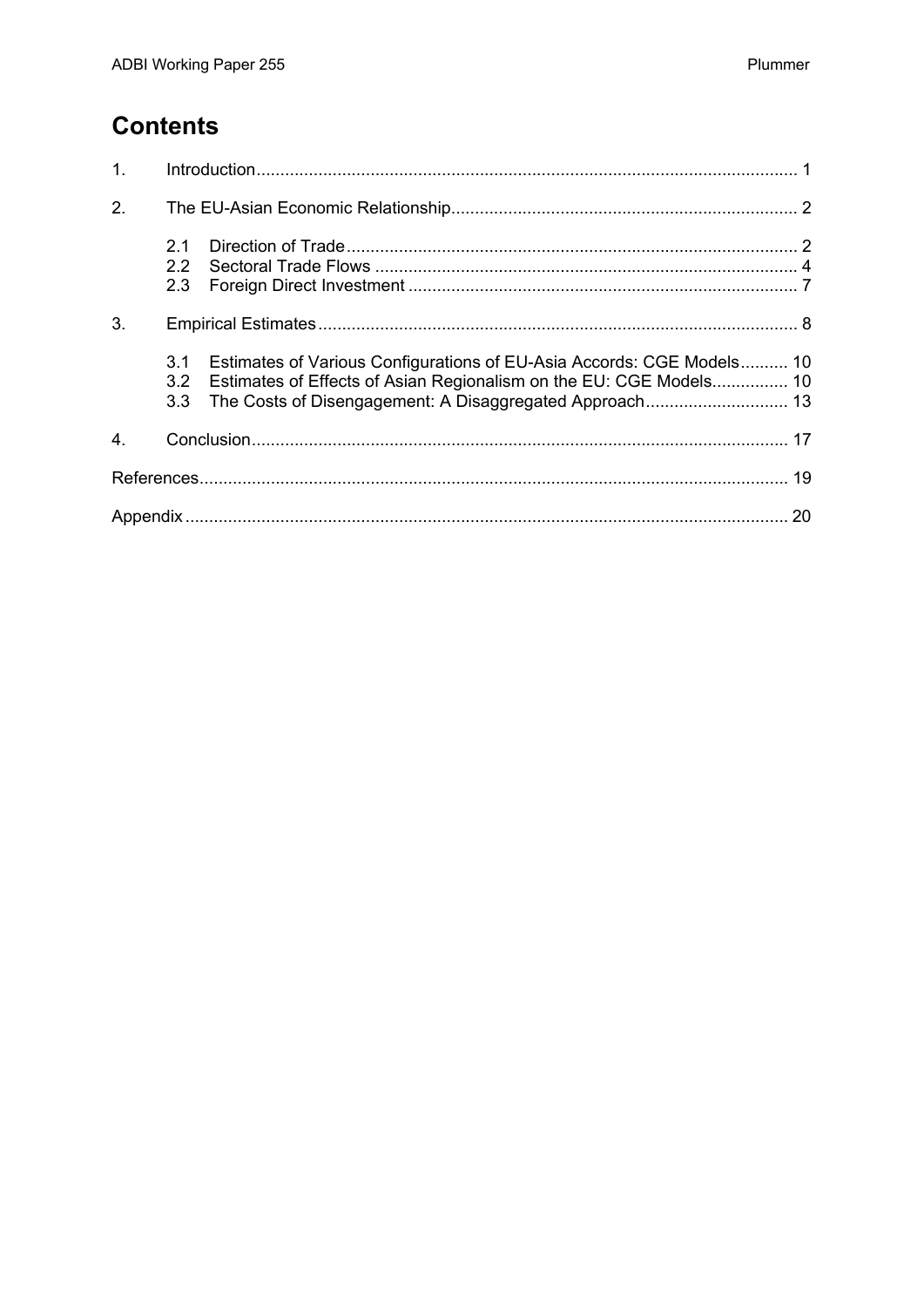# <span id="page-4-0"></span>**1. INTRODUCTION**

Asian economic integration has been proceeding at a vigorous pace in recent years. The Association of Southeast Asian Nations (ASEAN) has essentially completed its regional freetrade area (AFTA) and has now committed itself to a single market and production base in the form of the ASEAN Economic Community (AEC) by 2015. It has also set in place freetrade areas (FTAs) with several countries, including Australia, India, Japan, New Zealand, People's Republic of China (PRC), and Republic of Korea (hereafter Korea). Singapore has many bilateral FTAs, including its "model" P4 FTA with Brunei, New Zealand, and Chile, which has attracted considerable interest from the United States (US). Japan and Korea have several other FTAs currently being implemented or negotiated. In addition, significant financial arrangements have been established in the region, such as the Asian Bond Pool, the Chiang Mai Agreement, and the Executive Meeting of East Asian and Pacific Central Banks. At the  $7<sup>th</sup>$  Asia-Europe Meeting (ASEM) in October 2008, the ASEAN+3 (i.e., ASEAN, Japan, Korea and PRC) stipulated their intention to form an US\$80 billion liquidity fund to deal with the global financial crisis that began in September 2008. Considering that none of these agreements were evident a decade ago—with the exception of a partially-implemented AFTA—we can easily conclude that the region has been a recent and active member of the emerging FTA club.

But the regionalism movement in Asia has not been limited to regional economies. In fact, there are more inter-regional accords made by Asian economies than there are intraregional ones (ADB 2008). The US, for example, has an FTA with Singapore and has signed (though not ratified) one with Korea. Aside from its "Bilateral Trade Agreement" with Viet Nam and Laos, it also has two relatively advanced pacts with Thailand and Malaysia that are currently on hold, with views to expand to other ASEAN countries under the Enterprise for ASEAN Initiative. The US is likewise pushing for a "Free Trade Area of the Asia-Pacific" (FTAAP), an idea which was supported at the November 2008 APEC Summit in Lima, Peru.

It is curious then that the European Union (EU), which is considered the "mother of all regionalism," has been conspicuously absent from the Asian FTA scenario. The EU has discussed a possible FTA pact with ASEAN but is a long way from finalizing it. It has considered accords with Korea and PRC, but nothing has come of them. The biannual ASEM is mainly a vehicle to discuss general issues, not economic cooperation per se.

Now, the EU has been occupied with many other pressing issues, including the expansion of its membership, its "Neighborhood Policy" with European non-members, the complicated nature of the accession of Turkey, the "Economic Partnership Agreements" (EPAs) with former colonies of its member states (replacing the former Lomé agreements), and the World Trade Organization (WTO) Doha Development Agenda negotiations, which is not an easy task given the competing interests in the EU27. All of these have salient political and economic dimensions.

Still, there are costs associated with remaining complacent as Asian FTAs continue to rise in importance. Moreover, most Asian countries are generally excluded from the so-called European "Pyramid of Preferences", under which the EU conducts over three-fourths of its trade. Such a disadvantage is costly as the EU is the largest single market in the world, with a diverse mix of mature developed countries and dynamic emerging markets.

The purpose of this paper is to look at the economics associated with this lack of formal integration across the Eurasian continent. We approached this question from several angles, but focusing on the economics of the issue—we only included political questions on a "need to know" basis. The paper begins with a statistical review of the EU-Asian economic relationship. Section III considers the economic implications of potential Asian integration accords for the EU, as well as potential EU-Asia agreements. We then summarized relevant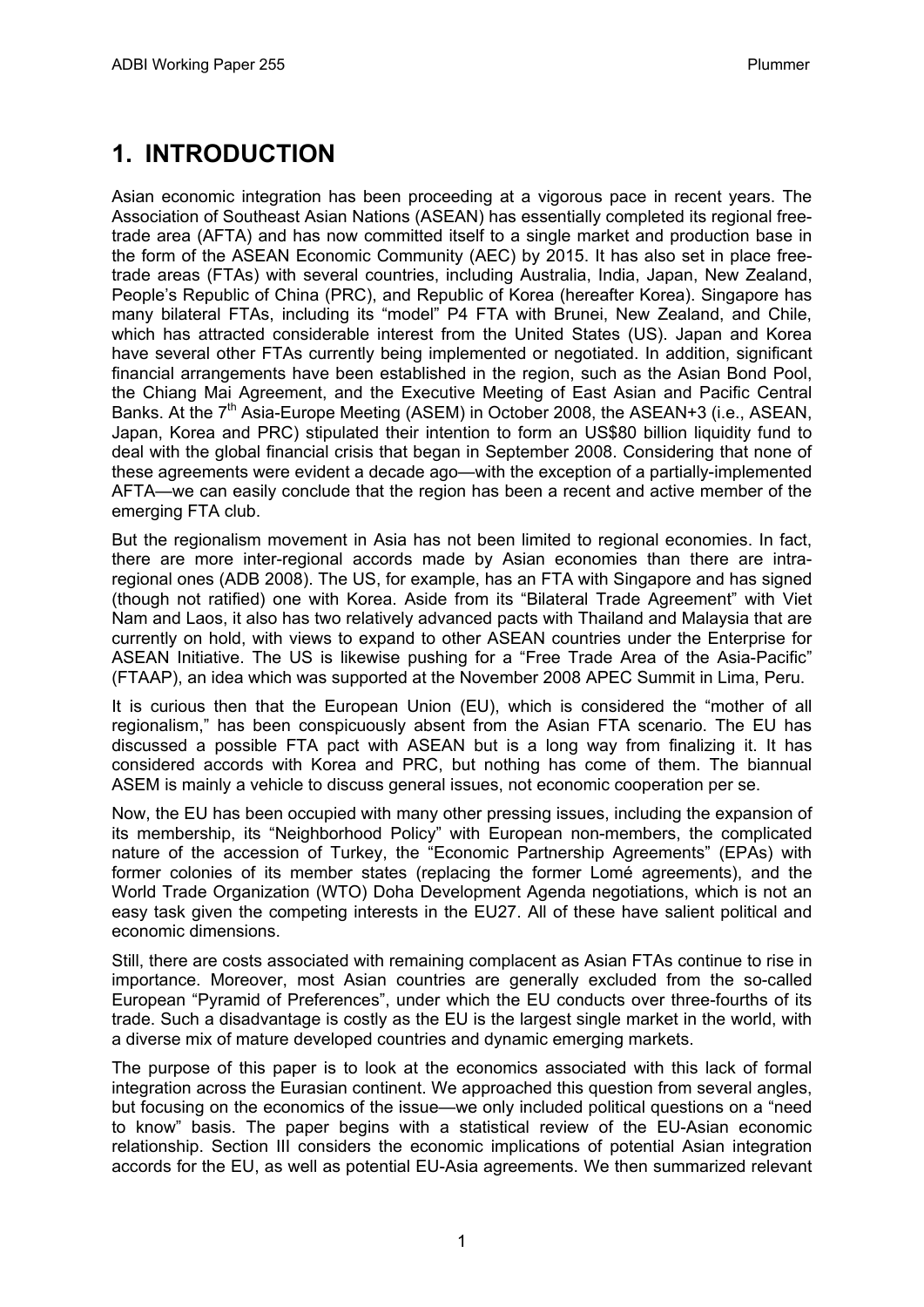<span id="page-5-0"></span>Computable General Equilibrium (CGE) models which have estimated the effects of various configurations of Asian regionalism. We also used our own disaggregated approach in order to uncover key EU exports that could face potential trade and investment diversion. Section IV presents our conclusion.

## **2. THE EU-ASIAN ECONOMIC RELATIONSHIP**

Asia continues to be the most dynamic region in the world. By any measure, Asian economic growth and development since the 1990s have been remarkable, particularly in East Asia. Two relevant features of this growth are discussed below.

First, the internationalization of Asian economies has been in many ways phenomenal. The ASEAN transitional economies have essentially been transformed from autarky to considerably open economies over the past two decades of reform. Viet Nam, for example, saw its share of exports (imports) as a percentage of GDP rise from 7% (17%) to 66% (74%) over the 1985 to 2004 period, that is, even before it joined the WTO in 2007. Other countries also registered impressive changes, with the two Asian giants of India and PRC significantly expanding their shares of exports and imports in GDP, as well as their global presence.

Economic liberalization, particularly of commercial policies, has been behind this internationalization of developing Asian economies, and there has generally been a strong correlation between measures of interaction with the global economy (e.g., through rising shares of trade) and economic prosperity. The opening up of transitional ASEAN economies, PRC, and India has paid the greatest dividends and offers the most dynamic markets for a developed region like the EU.

Second, there is strong empirical support for the rise of an "Asian economy" based on multinational corporation network-building, using the diversity of the region to create a vertical division of labor that reaps greater efficiencies through fragmented trade**.** For example, Rana (2006) uses a gravity model to show that there has been a rise in economic symmetry that derives from an increase in intra-regional trade, which in turn is being led by rising intra-industry trade**.** In other words, the post-crisis Asian economy has become more close-knit through a process of vertically-integrated production networks and fragmented trade. If there is one overriding economic goal for Asian regionalism, it is arguably to facilitate this process. Hence, Asian regionalism is being designed to encourage multinational investments and open up regional markets, by creating a healthy atmosphere for international trade and investment (ADB 2008). Asian regionalism today is the opposite of "Fortress Asia."

Thus, Europe finds a dynamic, increasingly-open region in Asia which, through its FTAs, demonstrates a revealed preference to bring down barriers to global economic interchange. This is certainly the kind of region the EU would want to do business with. Or is it doing enough business without formal regional agreements? Below, we look more in-depth at the EU-Asian economic relationship.

## **2.1 Direction of Trade**

Both the EU and Asia have been key players in the growth of international trade. Taken as a region, the EU is by far the largest global trader. It has expanded from six Western European countries in 1957 to 27 countries, with the most recent member-states, Bulgaria and Romania, joining in 2007. More are in the process of accession negotiations, in sizes ranging from Macedonia to Turkey. Its economy is larger than that of the United States.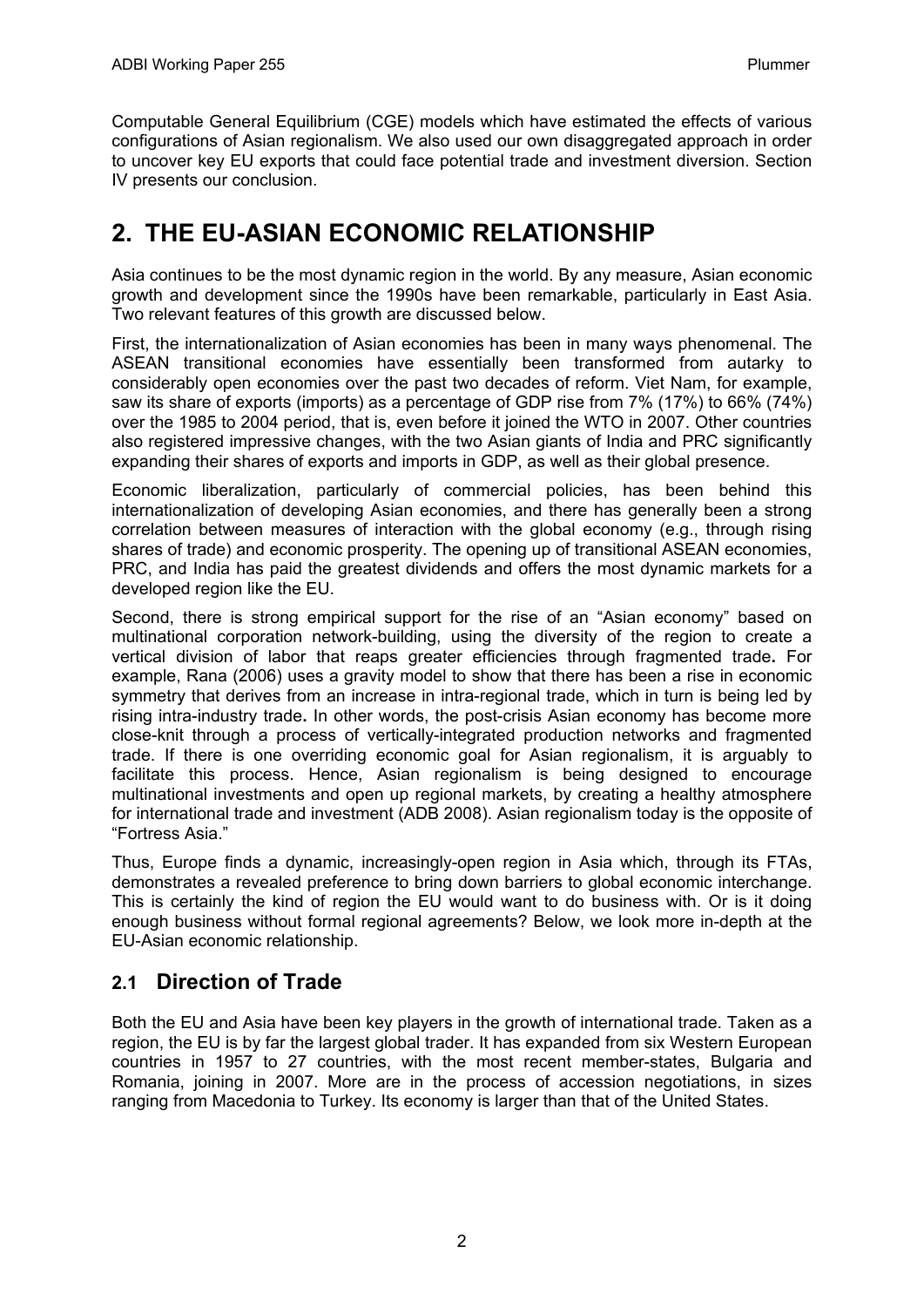Two-thirds of the EU's international trade is intra-regional, which has increased from 61% in [1](#page-6-0)990 to 66% in 2006 (Figure 1).<sup>1</sup> Nevertheless, the share of ASEAN and PRC has also been on the rise, with PRC in particular intensifying its interaction with the EU. Japan's share of EU exports has fallen in half to only 2% and imports to even less than that.



**Figure 1: Direction of EU Exports, 2006** 

*Notes:* ASEAN = Association of Southeast Asian Nations, EU = European Union, Korea = Republic of Korea, PRC = People's Republic of China, ROW = Rest of the world, US = United States

*Sources:* UN COMTRADE database; UNCTAD Handbook of Statistics.

The share of the EU in Asian trade is greater, given its size in the global economy and the role of EU multinationals in the region. The EU accounted for 16% of Asia's exports in 2006 (Figure 2), lesser than the US (18%) but greater than Japan and Korea combined. This is a slight increase from 1990, in stark contrast to the US whose share has declined precipitously from  $25\%$  $25\%$ . $^{2}$ 

-

<span id="page-6-0"></span><sup>&</sup>lt;sup>1</sup> UN COMTRADE database.

<span id="page-6-1"></span> $<sup>2</sup>$  Ibid.</sup>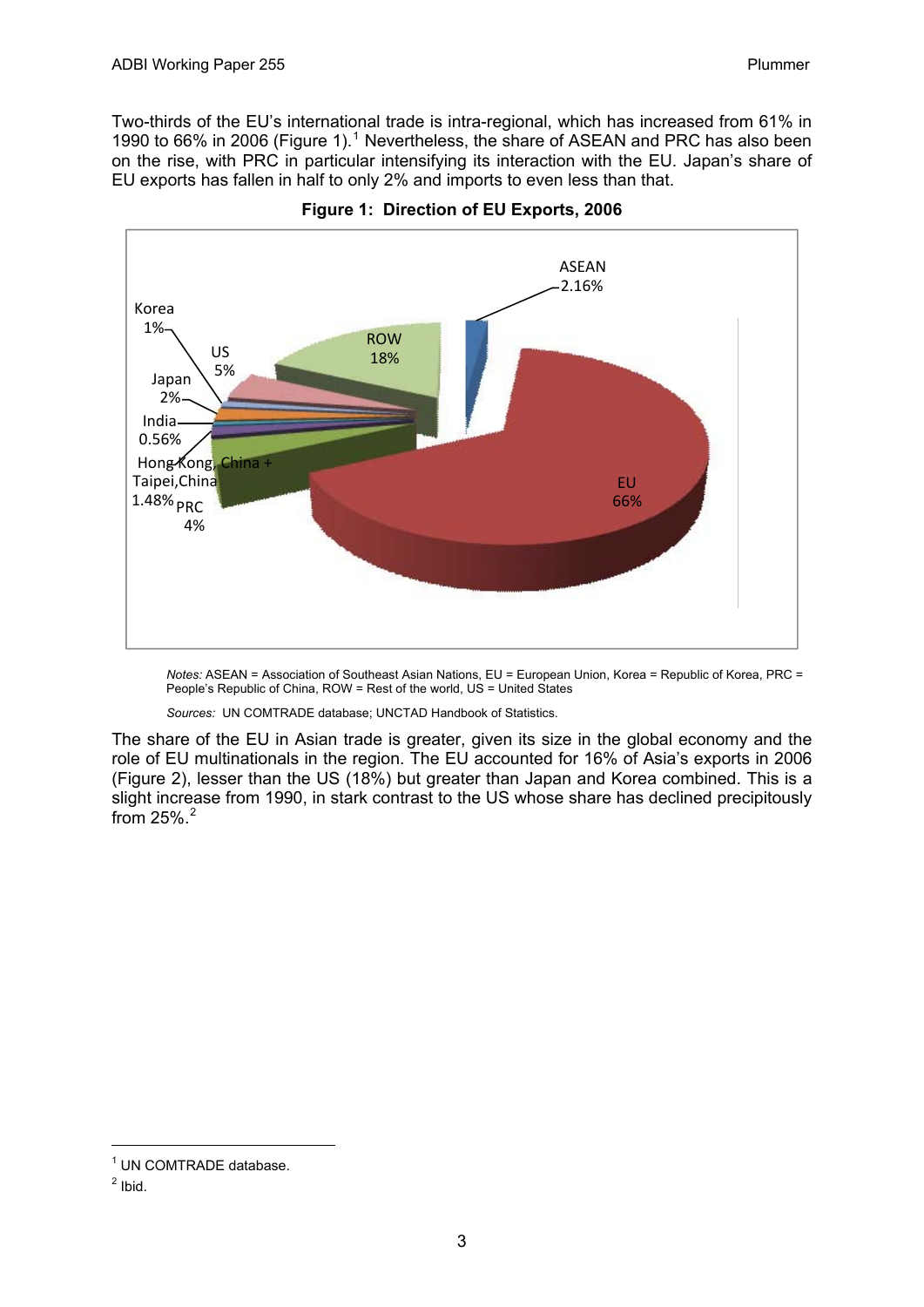<span id="page-7-0"></span>

**Figure 2: Direction of Asian Exports, 2006** 

*Notes:* ASEAN = Association of Southeast Asian Nations, EU = European Union, Korea = Republic of Korea, PRC = People's Republic of China, ROW = Rest of the world, US = United States; Direction of trade data unavailable for Asia-Taipei,China.

*Sources*: UN COMTRADE database; UNCTAD Handbook of Statistics.

### **2.2 Sectoral Trade Flows**

Table 1 shows the composition of EU-Asian exports in 2006, using the sectoral composition of world trade as a benchmark. As expected, the "machinery and equipment" category is the most important component of EU exports to Asia in all markets. The share of this sector in EU exports to Asian countries is higher (sometimes significantly so) than its share in world trade, with the exceptions of Japan and (marginally) India. "Other manufactures" and "chemicals" are the other key EU exports to Asia.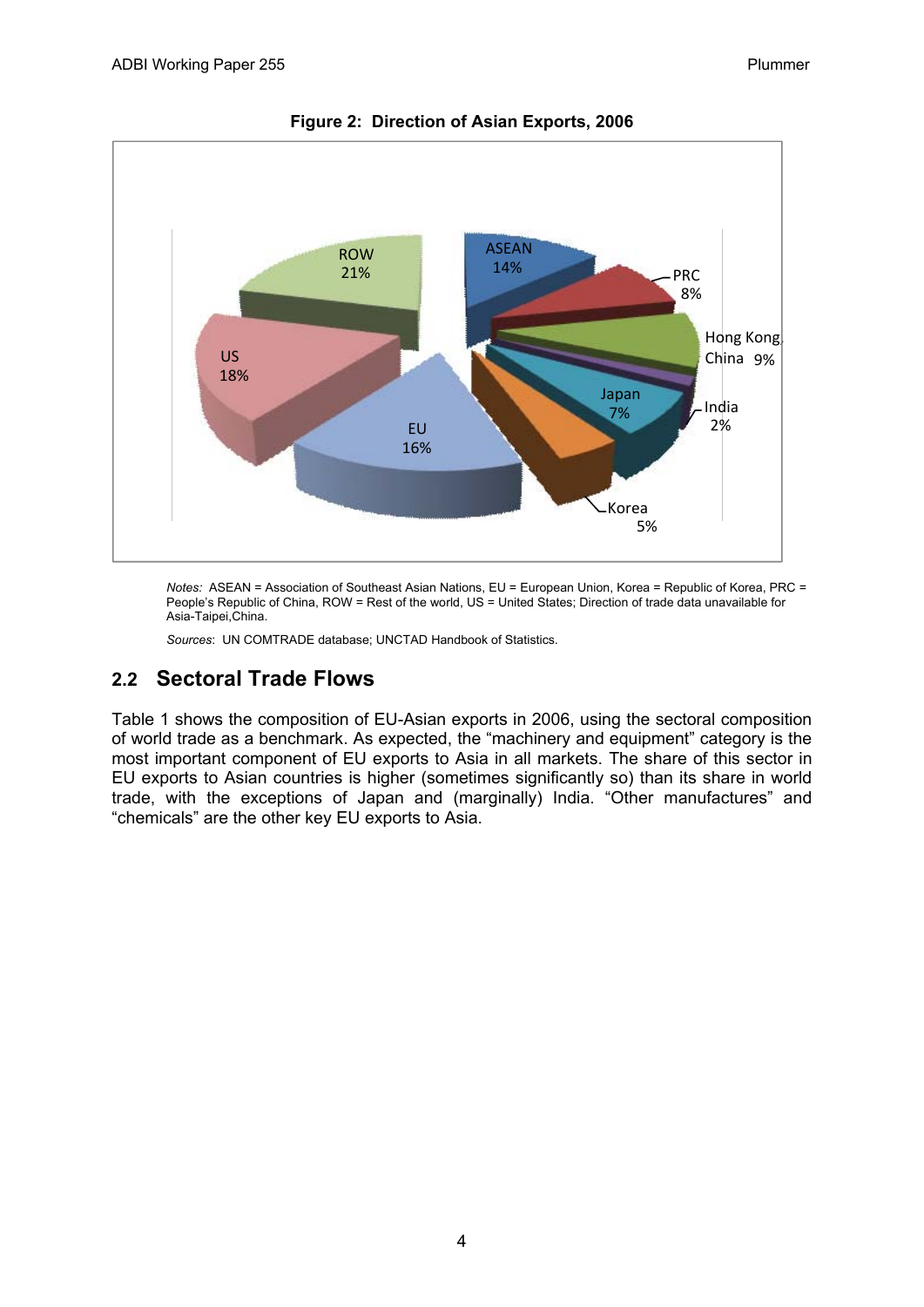| <b>Product Category</b>                                  |         | <b>Major Asian Markets for EU Exports</b><br>(as percentage of total exports) |            |       |       |              |
|----------------------------------------------------------|---------|-------------------------------------------------------------------------------|------------|-------|-------|--------------|
|                                                          | World   | <b>ASEAN</b>                                                                  | <b>PRC</b> | India | Japan | <b>Korea</b> |
| Food and live animals chiefly for food                   | 3.37    | 2.88                                                                          | 0.97       | 0.84  | 5.38  | 2.93         |
| Beverages and tobacco                                    | 1.55    | 1.65                                                                          | 0.41       | 0.25  | 2.77  | 1.32         |
| Crude materials, inedible, except<br>fuels               | 2.15    | 1.80                                                                          | 7.55       | 3.66  | 3.21  | 2.67         |
| Mineral fuels, lubricants and related<br>materials       | 4.87    | 2.40                                                                          | 0.39       | 0.80  | 0.34  | 0.22         |
| Animal and vegetable oils, fats and<br>waxes             | 0.22    | 0.09                                                                          | 0.05       | 0.05  | 0.35  | 0.36         |
| Chemicals and related products, nes                      | 14.66   | 12.58                                                                         | 8.49       | 8.37  | 20.01 | 15.35        |
| Manufactured goods classified chiefly<br>by materials    | 14.58   | 11.47                                                                         | 13.02      | 34.19 | 9.79  | 11.95        |
| Machinery and transport equipment                        | 42.73   | 54.97                                                                         | 58.82      | 41.63 | 34.67 | 44.21        |
| Miscellaneous manufactured articles                      | 11.39   | 8.50                                                                          | 6.33       | 6.66  | 20.13 | 17.13        |
| Commodities and transactions not<br>classified elsewhere | 4.49    | 3.67                                                                          | 3.98       | 3.54  | 3.34  | 3.87         |
| <b>Total (US\$ Billion)</b>                              | 1534.26 | 60.55                                                                         | 79.29      | 30.23 | 55.26 | 28.32        |

### **Table 1: Direction of EU Exports to Major Asian Markets by Sector, 2006**  (1-digit SITC)

*Notes:* ASEAN = Association of Southeast Asian Nations, Korea = Republic of Korea, PRC = People's Republic of China, SITC = Standard International Trade Classification.

*Source:* UN COMTRADE database.

Table 2 shows that Asian exports to the EU are also dominated by "machinery and equipment." This reflects in part the role of EU multinationals in Asian trade, with this sector picking up a good deal of the trade in components. The other major sector is "miscellaneous manufactures," followed by "other manufactures." "Chemicals" are fairly insignificant in Asian exports to the EU; its share is less than that of Asian world trade.

A few general conclusions can be gleaned from these data. First, the EU remains a major trading partner for Asia, and its share of Asian exports has been rising despite the large increase in intra-Asian trade. Meanwhile, Asia's share in EU's trade has also been growing, albeit lesser than the EU's share of Asian trade. Second, the composition of EU-Asian trade is consistent with a mature relationship based on production networking and increasing intraindustry trade.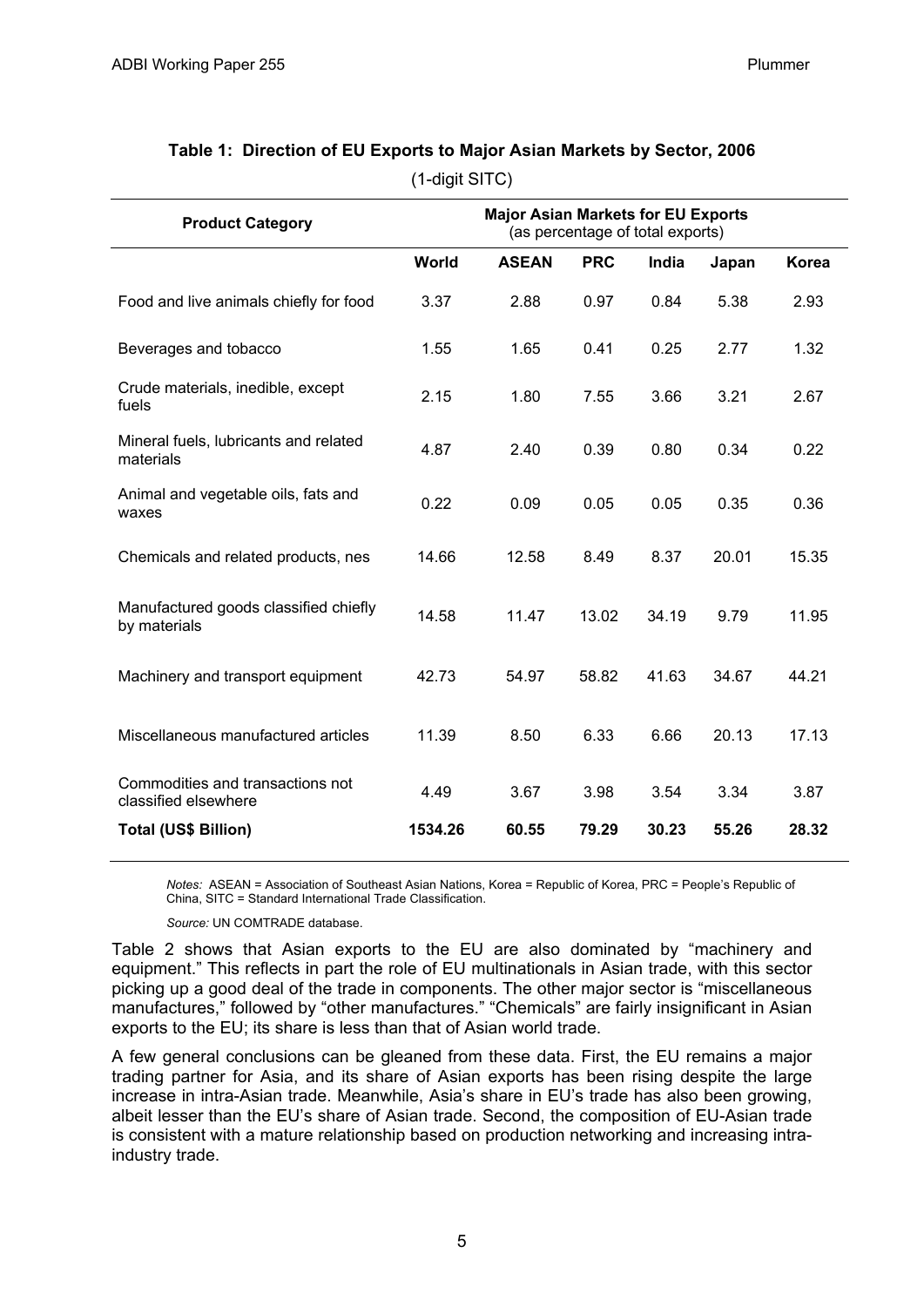| <b>Product</b>                                                                       | Major Markets for Asian Exports (as percentage of total exports) |              |            |            |            |            |            |           |           |            |
|--------------------------------------------------------------------------------------|------------------------------------------------------------------|--------------|------------|------------|------------|------------|------------|-----------|-----------|------------|
| Category                                                                             | World                                                            | <b>ASEAN</b> | <b>PRC</b> | <b>HKG</b> | <b>IND</b> | <b>JPN</b> | <b>KOR</b> | <b>EU</b> | <b>US</b> | <b>ROW</b> |
| Food and live<br>animals chiefly<br>for food                                         | 2.64                                                             | 2.78         | 1.14       | 1.32       | 0.74       | 6.86       | 3.06       | 2.27      | 2.08      | 3.09       |
| Beverages and<br>tobacco                                                             | 0.20                                                             | 0.54         | 0.10       | 0.28       | 0.04       | 0.21       | 0.07       | 0.09      | 0.04      | 0.23       |
| Crude materials,<br>inedible, except<br>fuels                                        | 2.05                                                             | 1.45         | 6.68       | 0.40       | 3.93       | 4.42       | 3.86       | 1.75      | 0.82      | 1.29       |
| Mineral fuels,<br>lubricants and<br>related materials                                | 6.16                                                             | 12.43        | 6.29       | 4.20       | 13.45      | 13.88      | 10.88      | 1.28      | 1.75      | 6.41       |
| Animal and<br>vegetable oils,<br>fats and waxes                                      | 0.55                                                             | 0.50         | 1.17       | 0.04       | 3.22       | 0.22       | 0.15       | 0.66      | 0.17      | 0.83       |
| Chemicals and<br>related products,<br>nes                                            | 7.14                                                             | 8.43         | 14.08      | 4.45       | 12.96      | 5.20       | 11.33      | 6.33      | 4.23      | 7.27       |
| Manufactured<br>goods classified<br>chiefly by<br>materials                          | 14.11                                                            | 15.25        | 12.43      | 12.70      | 16.93      | 13.17      | 21.31      | 11.87     | 11.01     | 17.67      |
| Machinery and<br>transport<br>equipment                                              | 50.54                                                            | 49.21        | 48.00      | 59.31      | 42.46      | 35.82      | 36.63      | 54.68     | 58.62     | 46.86      |
| Miscellaneous<br>manufactured<br>articles                                            | 14.57                                                            | 6.69         | 7.82       | 15.29      | 5.16       | 19.32      | 10.90      | 19.15     | 19.87     | 13.64      |
| Commodities<br>and transactions<br>not classified<br>elsewhere in the<br><b>SITC</b> | 2.05                                                             | 2.72         | 2.30       | 2.02       | 1.10       | 0.90       | 1.80       | 1.92      | 1.41      | 2.71       |
| <b>Total</b><br>(US\$ Billion)                                                       | 2,825.<br>96                                                     | 380.20       | 236.80     | 263.72     | 43.19      | 203.89     | 125.62     | 457.60    | 518.97    | 595.98     |

| Table 2: Direction of Asian Exports to Major Markets by Sector, 2006 |                  |  |
|----------------------------------------------------------------------|------------------|--|
|                                                                      | $(1$ digit SITC) |  |

*Notes:* ASEAN = Association of Southeast Asian Nations, EU = European Union, HKG = Hong Kong, China,IND = India, JPN = Japan, Korea = Republic of Korea, PRC = People's Republic of China, ROW = Rest of the world, SITC = Standard International Trade Classification, US = United States.

#### *Source:* UN COMTRADE database

We looked more carefully at disaggregated data to identify the most significant EU exports to Asia in Section IV. As a final exercise, we considered the pattern of EU's trade with Asian countries, both relative to each other and in a global context. This approach gave us some intuitive information about the "normalcy" of EU exports to the region. We used the Spearman Rank Correlation Coefficient technique, which correlates the ranking of two series (in this case, the structure of EU exports to various markets). Its domain is  $-1$  (perfect negative correlation) to +1 (perfect correlation). As this approach has a clear upward bias, we used highly disaggregated data (HS 6-digit) in the correlations, yielding between 3,000 and 4,000 observations for 2007. In doing this, we were able to correlate EU exports to each Asian market and the world. The results are presented in Table 3.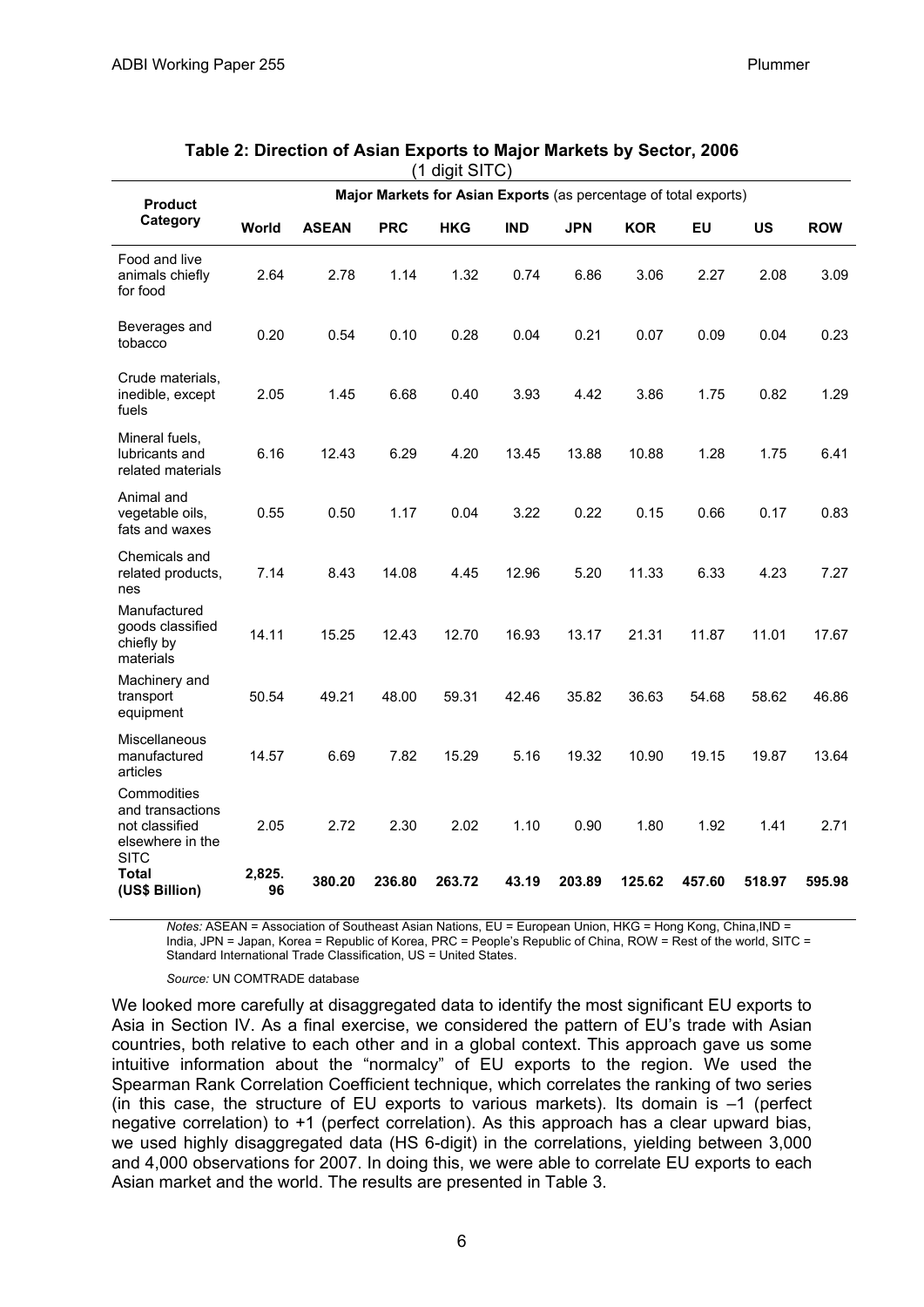<span id="page-10-0"></span>The correlations of EU exports to Asian economies and the world tend to be above 0.7, with the exceptions of India (0.66) and Viet Nam (0.6). Given that 1.0 would be a perfect correlation, these are moderately high estimates. Exports to Singapore (0.75) are the most consistent with overall EU exports. In addition, there seems to be considerable variance in EU exports to various Asian economies, with exports to Viet Nam and Japan (0.42) and Viet Nam and Singapore (0.48) being the most dissimilar.

#### **Table 3: Correlations of EU Exports to Asian Economies**

|  |  |  | (Spearman Rank Correlation Coefficients) |
|--|--|--|------------------------------------------|
|--|--|--|------------------------------------------|

| Country     | <b>PRC</b> | <b>INO</b>  | <b>JPN</b>  | <b>KOR</b> | <b>MAL</b>          | <b>PHI</b> | <b>IND SIN</b> |                 | <b>VIE</b> | <b>THA</b> |
|-------------|------------|-------------|-------------|------------|---------------------|------------|----------------|-----------------|------------|------------|
| <b>PRC</b>  |            |             |             |            |                     |            |                |                 |            |            |
| Indonesia   | 0.658      |             |             |            |                     |            |                |                 |            |            |
| Japan       | 0.6223     | 0.494       |             |            |                     |            |                |                 |            |            |
| Korea       | 0.7515     | 0.588 0.728 |             | 1          |                     |            |                |                 |            |            |
| Malaysia    | 0.6834     | 0.673 0.569 |             | 0.6569     |                     |            |                |                 |            |            |
| Philippines | 0.5839     | 0.593       | 0.51        | 0.5843     | 0.6245              | 1          |                |                 |            |            |
| India       | 0.7828     | 0.664       | 0.539       | 0.6641     | 0.6693 0.541        |            | 1              |                 |            |            |
| Singapore   | 0.6838     |             | 0.583 0.622 | 0.6888     | 0.7042 0.585        |            | -0.6           | 1               |            |            |
| Viet Nam    | 0.5996     | 0.606 0.421 |             | 0.5214     | 0.5555 0.555        |            |                | $0.6$ 0.48      |            |            |
| Thailand    | 0.7237     |             | 0.695 0.594 |            | 0.6682 0.7023 0.639 |            |                | $0.7$ 0.64 0.63 |            |            |
| World       | 0.774      | 0.661       | 0.731       | 0.772      | 0.7326              | 0.63       | 0.7            | .75<br>$\Omega$ | 0.6        | 0.722      |

*Notes:* IND = India, INO = Indonesia, JPN = Japan, Korea = Republic of Korea, MAL = Malaysia, PHI = Philippines, SIN = Singapore, PRC = People's Republic of China, THA = Thailand, VIE = Viet Nam; All observations are included if data are recorded for both countries. All coefficients are statistically significant at 99% level of confidence.

### **2.3 Foreign Direct Investment**

Foreign direct investment (FDI) is another important expression of economic interaction. Indeed, the two are closely linked.<sup>[3](#page-10-1)</sup> All bilateral FTAs between Asian and Organisation for Economic Co-operation and Development (OECD) countries include investment provisions. Some of these provisions, like those of the Singapore-US FTA, are quite extensive, even including Mode 3 services. The ASEAN Comprehensive Investment Area (ACIA), which is slated to be launched at the end of 2008 as part of the AEC project, emphasizes national treatment, liberalization, and best practices. FDI will no doubt be a priority in any Asia-EU FTA. In fact, while Europeans have had a hard time negotiating investment provisions in their EPAs with former colonies and at the WTO $<sup>4</sup>$  $<sup>4</sup>$  $<sup>4</sup>$ , they will likely have much less difficulty in</sup> doing this with Asian partners. For example, the ASEAN Investment Area, which precedes the ACIA, actually has a provision for extending national treatment to non-partner investors by 2020.<sup>[5](#page-10-3)</sup> This is no coincidence given the importance of non-partners as sources of FDI.

Table 4 shows EU investment in all ASEAN countries over the period 1995-2006. The EU clearly is the most important foreign investor in ASEAN over this period, with US\$101 billion in cumulative investments, which is almost as much as that of the US and Japan put together and three times of intra-ASEAN FDI. As in the case of other OECD countries, Singapore receives the lion's share of EU's investment, followed by Malaysia and Thailand. The UK and the Netherlands are the most important EU investors in the region.

1

<span id="page-10-1"></span> $3$  See, for example, ADB (2008), Chapter 3.

<span id="page-10-2"></span><sup>&</sup>lt;sup>4</sup> One reason for the failure of the WTO Cancun Ministerial in 2003 was related to the EU's push for investment provisions in the Doha Development Agenda discussions. 5

<span id="page-10-3"></span> $5$  The date was 2010 for partner countries.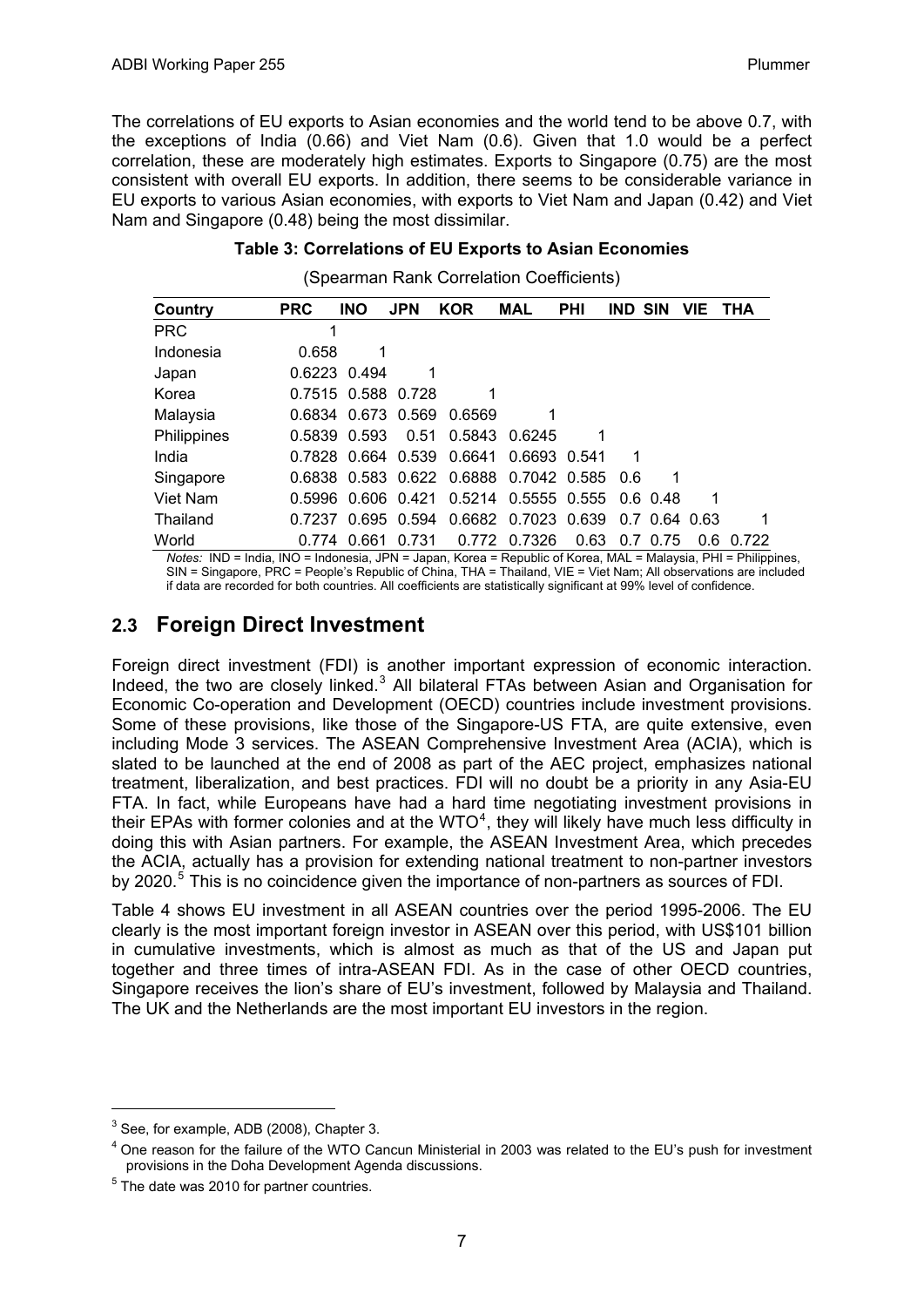<span id="page-11-0"></span>

|                             | (US\$ Million)      |            |                |            |             |             |            |            |            |              |  |  |
|-----------------------------|---------------------|------------|----------------|------------|-------------|-------------|------------|------------|------------|--------------|--|--|
| <b>FDI</b>                  | <b>Host Country</b> |            |                |            |             |             |            |            |            |              |  |  |
| <b>Source</b>               | <b>BRU</b>          | <b>INO</b> | <b>LAO</b>     | <b>MAL</b> | <b>MYA</b>  | PHI         | <b>SIN</b> | <b>THA</b> | <b>VIE</b> | <b>Total</b> |  |  |
| Japan                       | 414                 | 3,369      | 20             | 8,936      | 120         | 3,243       | 16,301     | 20,099     | 2,765      | 55,266       |  |  |
| US                          | 90                  | 1.972      | 6              | 13,643     | 406         | 3,461       | 23,303     | 6,397      | 915        | 50,192       |  |  |
| Canada                      | 14                  | 113        | 3              | 378        | 62          | 8           | 1,232      | 518        | 48         | 2,376        |  |  |
| EU                          | 6,990               | 7,823      | 189            | 11,427     | 1,887       | 1,795       | 58,294     | 9,809      | 3,737      | 101,951      |  |  |
| France                      | 139                 | 983        | 167            | 355        | 729         | 276         | 2,805      | 763        | 1,084      | 7,301        |  |  |
| Germany                     | 20                  | 1,210      | 1              | 4,187      | 9           | $-291$      | $-684$     | 2,060      | 82         | 6,594        |  |  |
| Netherlands                 | 2,637               | 4,308      | 0              | 1,642      | 8           | 627         | 20,218     | 453        | 1,519      | 31,412       |  |  |
| <b>UK</b>                   | 4,178               | 1,238      | 9              | 3,741      | 1,137       | 847         | 29,554     | 5,270      | 864        | 46,837       |  |  |
| <b>PRC</b>                  | 8                   | 873        | 42             | 114        | 197         | 306         | 967        | 46         | 294        | 2,847        |  |  |
| <b>ANIEs</b>                | 77                  | 1,240      | 124            | 2,818      | 302         | 1,152       | 7,050      | 5,636      | 5,481      | 23,881       |  |  |
| Korea                       | 39                  | 1,040      | 111            | 196        | 56          | 245         | 1,092      | 500        | 1,785      | 5,065        |  |  |
| Kong,<br>Hong<br>China      | 33                  | 162        | $\overline{2}$ | 1,895      | 247         | 699         | 1,693      | 3,638      | 1,476      | 9,844        |  |  |
| Taipei, China               | 5                   | 38         | 10             | 728        | $\mathbf 0$ | 207         | 4,265      | 1,497      | 2,220      | 8,972        |  |  |
| <b>ASEAN</b>                | 1,429               | 4,428      | 281            | 9,030      | 1,051       | 1,247       | 9,401      | 7,778      | 3,254      | 37,900       |  |  |
| <b>Brunei</b><br>Darussalam |                     | $-28$      | $\mathbf 0$    | 298        | $\mathbf 0$ | $\mathbf 0$ | 218        | 11         | 3          | 502          |  |  |
| Cambodia                    | 0                   | 0          | $\pmb{0}$      | 3          | $\mathbf 0$ | 0           | 6          | 18         | 1          | 28           |  |  |
| Indonesia                   | 57                  |            | 0              | 280        | 41          | 39          | 4,092      | 54         | 61         | 4,625        |  |  |
| Lao PDR                     | 0                   | $\Omega$   |                | 0          | $\mathbf 0$ | 0           | 1          | $-1$       | 12         | 12           |  |  |
| Malaysia                    | 240                 | 1,344      | 97             |            | 57          | 88          | 4,536      | 470        | 612        | 7,445        |  |  |
| Myanmar                     | 0                   | 0          | 0              | 0          |             | 0           | 100        | 3          | 0          | 104          |  |  |
| Philippines                 | 5                   | 13         | 0              | 97         | 4           |             | 273        | 234        | 49         | 675          |  |  |
| Singapore                   | 1,119               | 2,955      | 6              | 8,097      | 750         | 1,116       |            | 6,983      | 2,000      | 23,026       |  |  |
| Thailand                    | 8                   | 144        | 168            | 215        | 198         | 4           | 142        |            | 517        | 1,396        |  |  |
| Viet Nam                    | 0                   | 0          | 9              | 38         | $\mathbf 0$ | 0           | 33         | 6          |            | 86           |  |  |

#### **Table 4: FDI Flows to ASEAN Countries by Source**, **1995-2006**

*Notes:* ANIEs = Asian Newly Industrializing Economies, ASEAN = Association of Southeast Asian Nations, BRU = Brunei Darussalam, EU = European Union, INO = Indonesia, Korea = Republic of Korea, LAO = Lao People's Democratic Republic, MAL = Malaysia, MYA = Myanmar, PHI = Philippines, PRC = People's Republic of China, SIN = Singapore, THA = Thailand, UK = United Kingdom, US = United States, VIE = Vietnam.

*Source:* UN COMTRADE database.

## **3. EMPIRICAL ESTIMATES**

-

As EU integration has such a long history, any effects on Asia have mainly already been absorbed.<sup>[6](#page-11-1)</sup> The EU's integration of Bulgaria and Romania in 2007 should have a negligible impact on Asia given their small size and the fact that they have been implementing accession-related measures since 1997. Investment diversion may happen, but it will no doubt be small. And Asia could well find new markets in newly-acceding countries. The EPAs should also have little effect, particularly since majority of these countries already have duty-free access to the EU market through the "everything but arms" initiative. True, the EPAs will be reciprocal, but African markets are insignificant for most Asian economies,

<span id="page-11-1"></span> $6$  For a review and assessment of the effects of the Single Market Progamme on Asia, see Kreinin and Plummer (2002).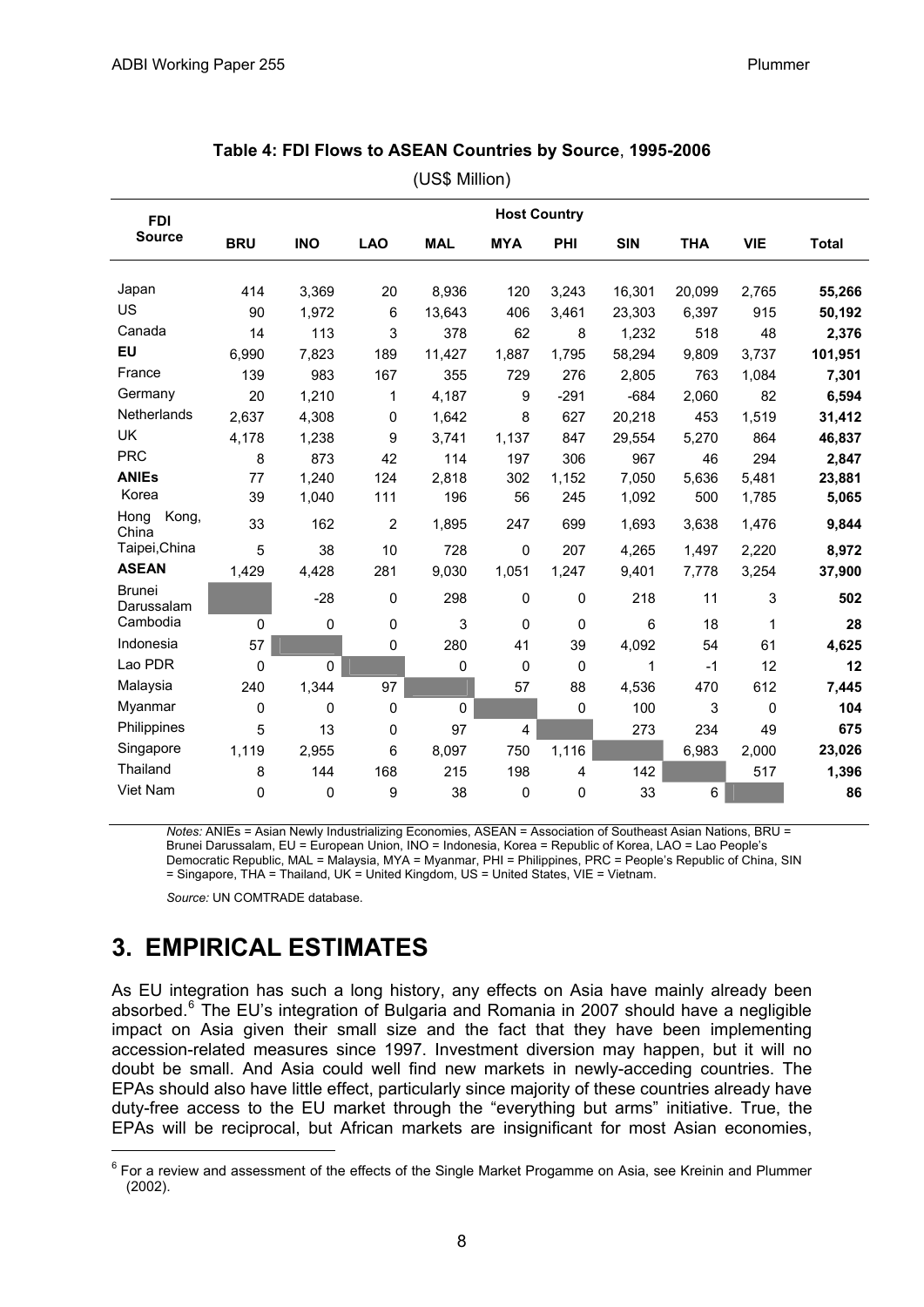except for imports of natural resources. Hence, to the extent that EU integration has affected Asia, the ramifications should already be evident. But what would be the effect of Asian regionalism on the EU? And what would be the effects of potential EU accords with Asian countries?

We answer these questions from two perspectives. First, we reviewed the CGE literature and surveyed the potential effects of EU-Asian accords and the implications of various configurations of Asian arrangements on the EU. Second, we used a disaggregated technique to capture the most important products that will likely face trade diversion in the event of an Asian FTA or subgroups thereof. We argue that these will be important from the political-economy perspective.

Before starting, we should be explicit about what we mean by "Asian regionalism." What will be the optimal configuration of Asian countries? In general, wider FTA arrangements in Asia are expected to be better than smaller ones, as suggested by the theory of preferential trade agreements and underscored in such studies as Kawai and Wignaraja (2008). They suggested that an Asia-wide FTA would be ideal from an economic point of view, but considering the strategic and political importance of the US in Asia, perhaps an East Asia+NAFTA accord, or even the FTAAP, would be best. In fact, the prospects of an Asiawide FTA without the participation of the United States are quite small due to political constraints.

To date, there is no accord between Northeast Asian countries, which constitute the "+3" of the ASEAN+3. The reasons are basically political. The result has been a series of bilateral arrangements, as well as "ASEAN+1" accords. Nevertheless, these political constraints may be loosening up. Plummer and Wignaraja (2007) noted that the FTA movement may improve political and economic relationships throughout the region, subsequently reducing political obstacles to regional integration endogenously.

Nevertheless, an Asia-wide FTA is probably a medium-term prospect. In the short-run, we will likely see the continuation of bilateral and multilateral arrangements, with both regional and extra-regional partners. To the extent that the EU remains outside this web, it could potentially suffer from trade and investment diversions, as well as non-traditional costs.

What would be the optimal size of an EU-Asia FTA? Certainly, the ASEM group would be a candidate. It has been in existence for 12 years and, after the accessions of Bulgaria, India, Mongolia, Pakistan, Romania and the ASEAN Secretariat in 2008, it now has 45 partners.<sup>[7](#page-12-0)</sup> However, while economic cooperation issues are discussed in ASEM every two years, its accomplishments have been minimal. It is not a negotiating forum, and the diversity of membership would make an ASEM-FTA difficult to envision. Even if it were to be considered, the diversity of economic interests in the group would lead to a shallow accord that is based on a "lowest common denominator" approach. In fact, even the ASEAN+1 arrangements (from the ASEAN-PRC accord to the agreements signed in 2008, e.g., ASEAN-India, and ASEAN-Australia/New Zealand) seem to be soft in terms of product and sectoral coverage.

The EU has already had several meetings with its ASEAN counterparts to set the agenda for a possible EU-ASEAN accord. This will be difficult to accomplish in the short-run due to political issues (e.g., Myanmar, uncertainties in Thailand and Malaysia). Deep integration will be very challenging, as has been the case for the Malaysia-US and Thailand-US negotiations. The EU has also studied the possibility of a bilateral FTA with PRC, but this is a highly-charged issue in the EU (as well as in the United States). In short, the EU faces a variety of complications in negotiating FTAs with Asia, but we believe that the most probable outcome will be a series of bilateral FTAs with "path-finding" countries. Such a proliferation of bilateral FTAs has the usual "spaghetti-bowl" costs, which is why we note in our last section that EU accords with Asian countries need to be firmly grounded in the WTO and

1

<span id="page-12-0"></span> $<sup>7</sup>$  In addition to the new six, this would include the EU25, ASEAN10, PRC, Japan, and Korea.</sup>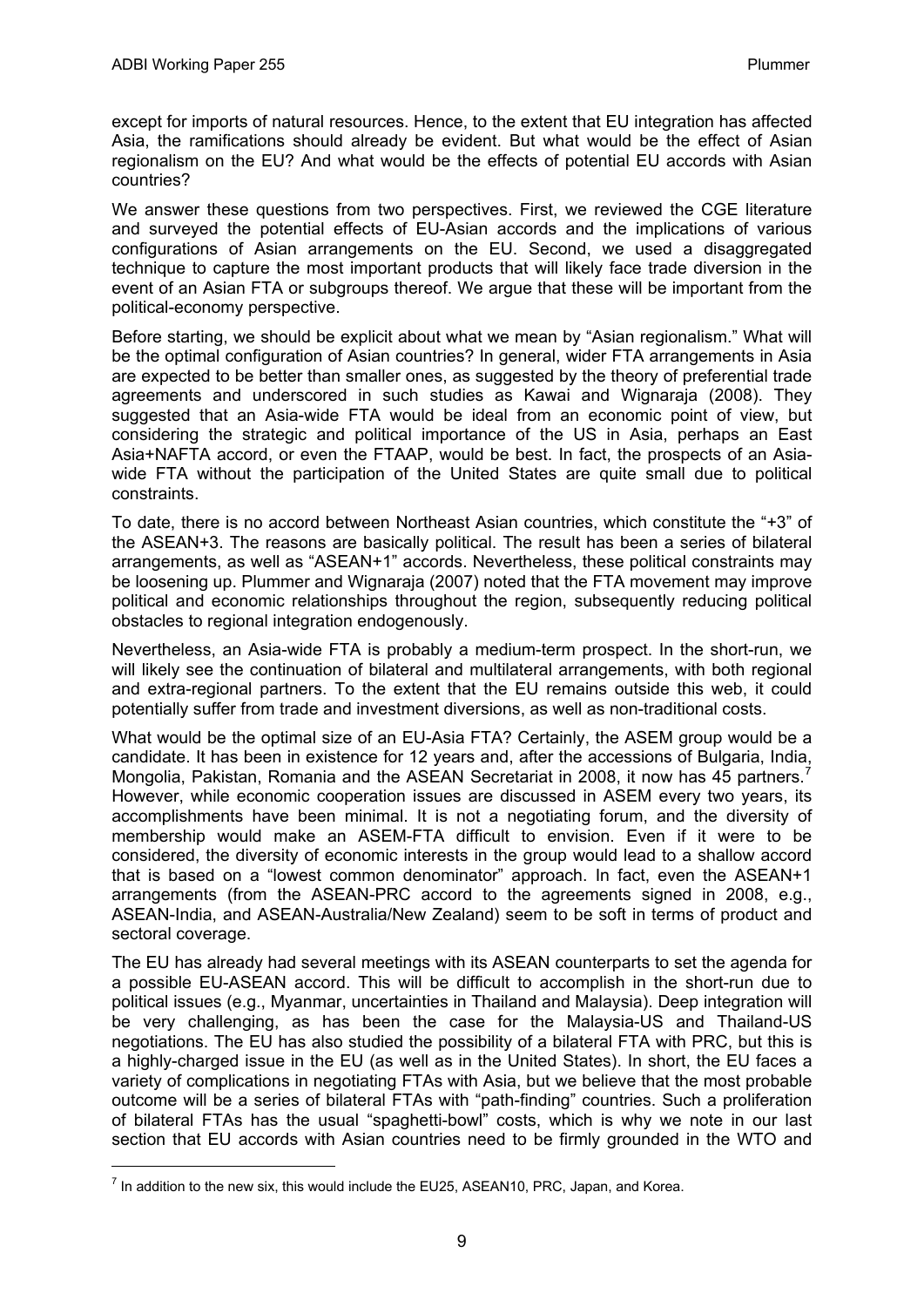<span id="page-13-0"></span>embrace best practices, instead of just basing them on minimum standards to pass the WTO's Article XXIV criteria.

### **3.1 Estimates of Various Configurations of EU-Asia Accords: CGE Models**

There are several CGE studies that have estimated the potential ex-ante effects of various EU-Asian accords. Francois (2007) estimated the effects of a few potential scenarios in the case of an EU- Korea agreement. He set up three possible scenarios, varying from a "soft" (partial) agreement to a full FTA. The intermediate case included a full reduction of manufacturing tariffs, a 50% reduction in barriers to trade in services, and a 40% reduction in agricultural protection without trade facilitation. Most of the gains in all scenarios were derived from liberalization of trade in services. The welfare effect of this scenario would be an increase of €2.2 billion (0.03% of GDP) and €4.3 (1.01% of GDP) for the EU and Korea, respectively. The full FTA scenario would essentially double the gains to the EU and increase gains to Korea by 2.5 times. However, the aggregate numbers are projected to remain low.

CEPII (2006) also used a CGE model to estimate the potential effects of an ASEAN-EU FTA. It is a standard GTAP-based model, but includes FDI and services. Once again, the bulk of the gains accrue due to the liberalization of services, whose barriers are assumed to fall by 50%. But the welfare effects of the ASEAN-EU FTA are quite low: ASEAN's welfare rises by 2% of GDP relative to the baseline, while the EU gains a mere 0.1%.

Decreux and Mitaritonna (2007) simulated an India-EU agreement. This is a particularly challenging case, for EU's trade with India is small at about 0.4% of GDP. From the start, it is difficult to envision how the agreement could have a significant effect on GDP. Indeed, in the most extensive liberalization case involving a 25% reduction in protection of services, the net effect is 0.04% and 0.028% for India and the EU, respectively.

### **3.2 Estimates of Effects of Asian Regionalism on the EU: CGE Models**

A number of CGE studies have estimated the possible effects of Asian regional integration on the EU. The results of two of these are summarized below.

Plummer and Wignaraja (2007) simulated three possible scenarios, namely, (1) a "fragmentation scenario," which projects the current wave of bilateralism in East Asia; (2) an ASEAN+3 scenario; and (3) an Asia-Pacific Economic Cooperation (APEC) scenario. A fourscenario, global free trade, was used as a benchmark.

Table 5 presents the welfare effects, expressed in terms of percentage of GDP (on an equivalent variation basis).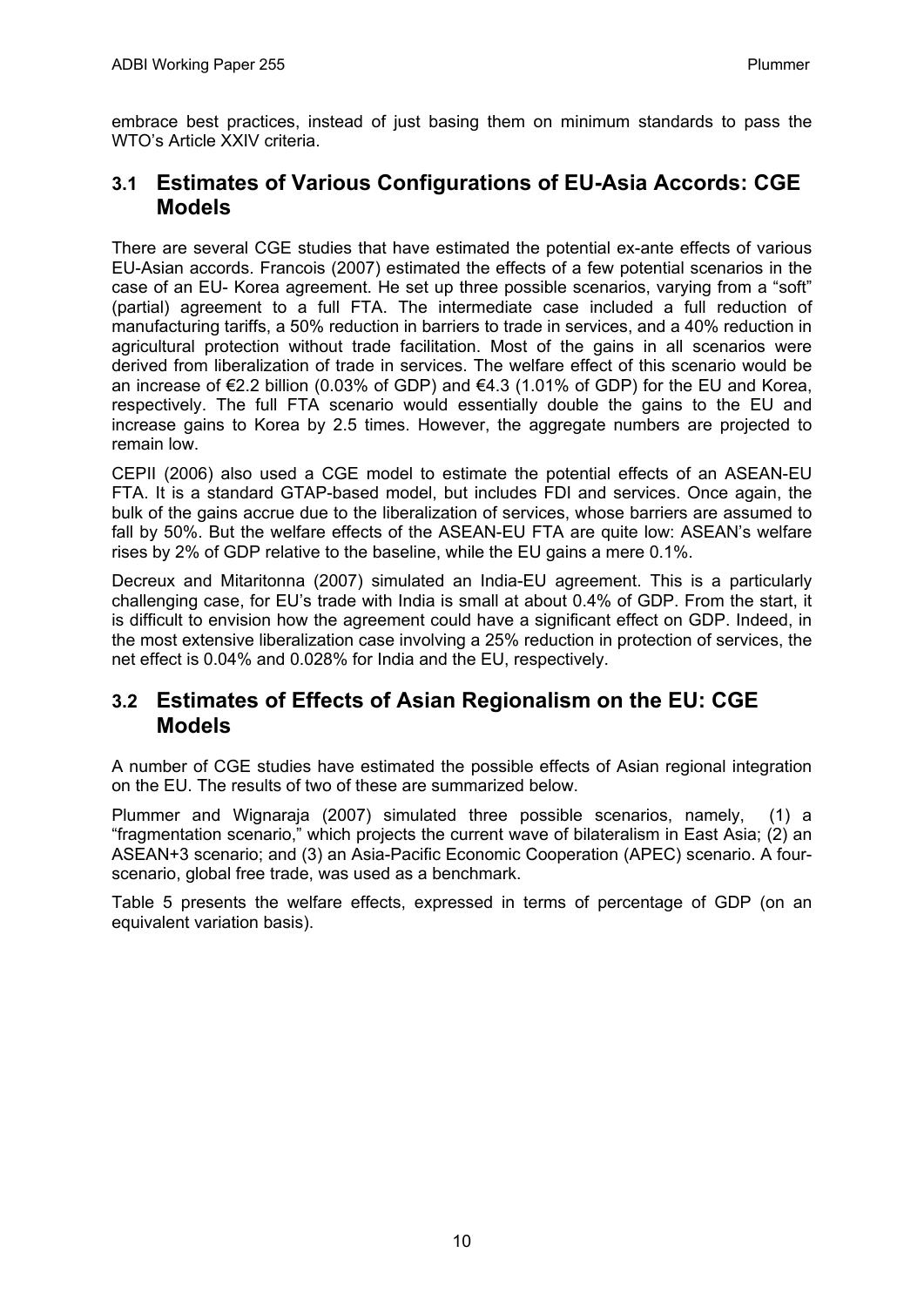| <b>Region</b>  | (1)<br><b>Fragmentation</b><br><b>Scenario</b> | (2)<br>ASEAN+3<br><b>FTA</b> | (3)<br><b>FTAAP</b><br>(APEC) | (4)<br>Global<br><b>Free Trade</b> |
|----------------|------------------------------------------------|------------------------------|-------------------------------|------------------------------------|
| <b>ASEAN</b>   | 1.72                                           | 2.02                         | 1.62                          | 2.20                               |
| Northeast Asia | $-0.02$                                        | 0.37                         | 0.96                          | 1.23                               |
| Rest of Asia   | $-0.01$                                        | $-0.06$                      | $-0.22$                       | 0.61                               |
| <b>US</b>      | $-0.01$                                        | $-0.02$                      | 0.12                          | 0.24                               |
| Europe         | $-0.01$                                        | $-0.01$                      | $-0.04$                       | 0.30                               |
| <b>ROW</b>     | $-0.01$                                        | $-0.01$                      | 0.01                          | 0.34                               |
| World          | 0.01                                           | 0.09                         | 0.25                          | 0.51                               |

### **Table 5: Impact of Four Commercial Policy Scenarios**  (Real Income based on Equivalent Variation and Expressed as Percentage of GDP)

*Notes*: APEC = Asia-Pacific Economic Cooperation, ASEAN = Association of Southeast Asian Nations, ASEAN+3 = ASEAN plus Japan, Korea, and PRC, FTA = free trade area, FTAAP = Free Trade Area of the Asia-Pacific, GDP = gross domestic product, ROW = Rest of the world, US = United States.

*Source:* Plummer and Wignaraja (2007). Simulations ran by ADB Staff using GEMAT.

Once again, the net effects were found to be small, particularly so given that this model excluded FDI, productivity spillovers, and trade facilitation estimates. However, it is interesting that the worst-case scenario for the EU would be the FTAA, which would include North America. Trade diversion comes to only 0.4% of GDP, but this is four times the effect in other scenarios.

These results were echoed in Lee and van der Mensbrugghe (2008), who also included four scenarios differentiated by their commercial policy assumptions, as follows:

Scenario 1: FTA in all goods except rice over 2008-2015 (no change in productivity).

Scenario 2: Scenario 1 plus a 2.5% reduction in administrative and technical barriers.

Scenario 3: Scenario 2 with endogenous productivity related to openness.

Scenario 4: Scenario 3 plus a 20% reduction in trade and transport margin.

They also included two possible FTAs: ASEAN+3 and ASEAN+6 (adding India, Australia and New Zealand). The results are summarized in Table 6.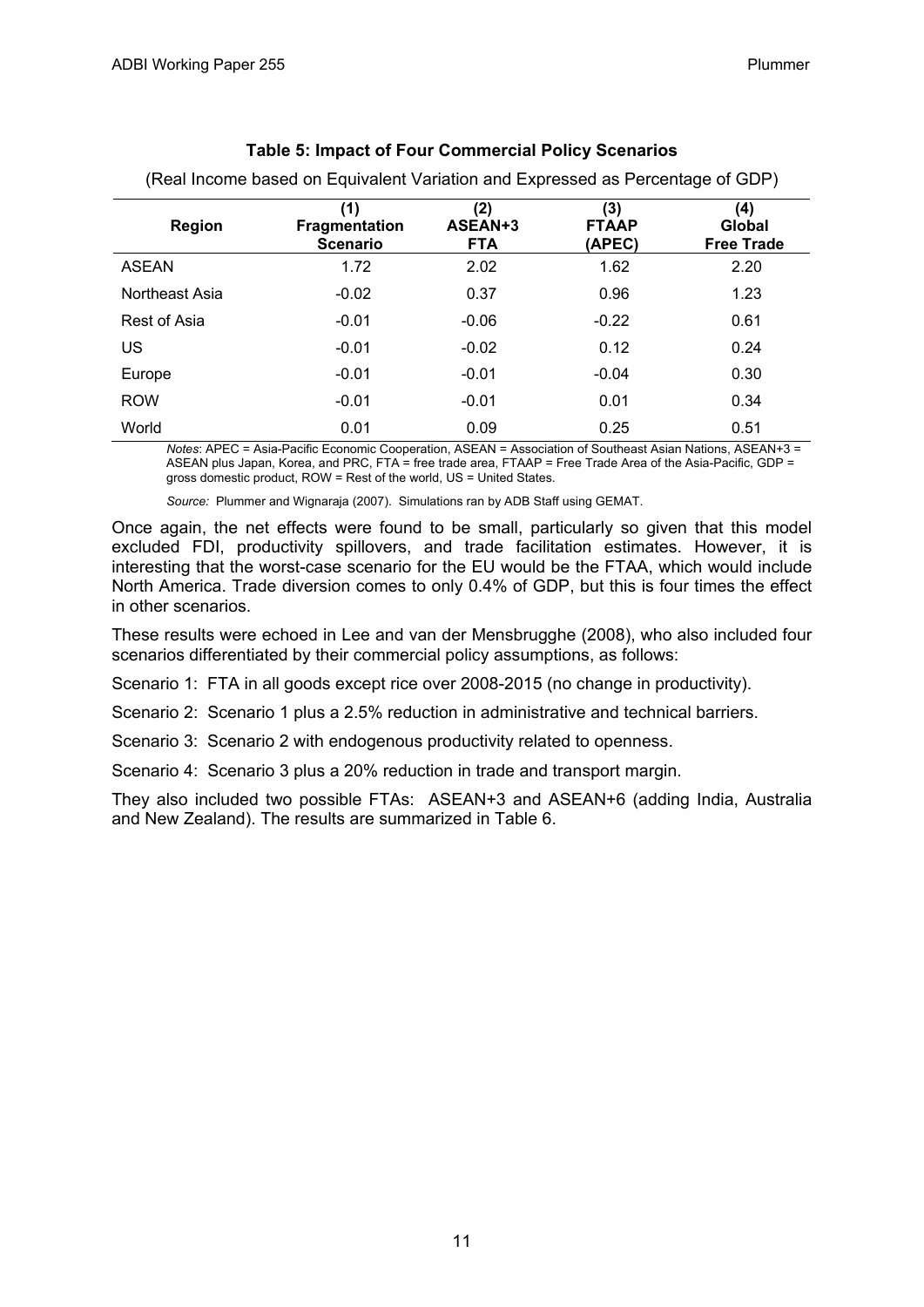| (% Changes)                                                              |         |         |         |         |  |  |  |  |  |  |
|--------------------------------------------------------------------------|---------|---------|---------|---------|--|--|--|--|--|--|
| <b>Scenarios</b><br>Scenario 1<br>Scenario 2<br>Scenario 3<br>Scenario 4 |         |         |         |         |  |  |  |  |  |  |
|                                                                          |         |         |         |         |  |  |  |  |  |  |
| A. ASEAN+3                                                               |         |         |         |         |  |  |  |  |  |  |
| <b>PRC</b>                                                               | 0.9     | 0.76    | 2.58    | 4.68    |  |  |  |  |  |  |
| Japan                                                                    | 0.13    | 0.32    | 0.35    | 0.77    |  |  |  |  |  |  |
| Korea                                                                    | 0.74    | 1.40    | 1.64    | 3.05    |  |  |  |  |  |  |
| <b>ASEAN</b>                                                             | 0.32    | 1.69    | 1.71    | 4.81    |  |  |  |  |  |  |
| <b>India</b>                                                             | $-0.7$  | $-0.10$ | $-0.09$ | $-0.14$ |  |  |  |  |  |  |
| US                                                                       | $-0.02$ | $-0.03$ | $-0.02$ | $-0.02$ |  |  |  |  |  |  |
| EU-15                                                                    | $-0.02$ | $-0.03$ | $-0.01$ | $-0.01$ |  |  |  |  |  |  |
| New EU members                                                           | $-0.01$ | $-0.01$ | $-0.00$ | 0.03    |  |  |  |  |  |  |
| <b>East Asia</b>                                                         | 0.17    | 0.65    | 1.21    | 2.46    |  |  |  |  |  |  |
| World                                                                    | 0.03    | 0.13    | 0.26    | 0.55    |  |  |  |  |  |  |
|                                                                          |         |         |         |         |  |  |  |  |  |  |
| B. ASEAN+6                                                               |         |         |         |         |  |  |  |  |  |  |
| <b>PRC</b>                                                               | 0.43    | 0.70    | 2.42    | 4.51    |  |  |  |  |  |  |
| Japan                                                                    | 0.21    | 0.30    | 0.31    | 0.79    |  |  |  |  |  |  |
| <b>Korea</b>                                                             | 1.06    | 1.32    | 1.55    | 3.00    |  |  |  |  |  |  |
| <b>ASEAN</b>                                                             | 1.45    | 1.95    | 2.01    | 5.32    |  |  |  |  |  |  |
| <b>India</b>                                                             | $-0.34$ | $-0.03$ | 0.73    | 1.56    |  |  |  |  |  |  |
| US                                                                       | $-0.03$ | $-0.03$ | $-0.03$ | $-0.02$ |  |  |  |  |  |  |
| $EU-15$                                                                  | $-0.03$ | $-0.04$ | $-0.02$ | $-0.02$ |  |  |  |  |  |  |
| New EU member                                                            | $-0.01$ | $-0.02$ | $-0.01$ | 0.04    |  |  |  |  |  |  |
| <b>East Asia</b>                                                         | 0.45    | 0.64    | 1.17    | 2.47    |  |  |  |  |  |  |
| <b>World</b>                                                             | 0.09    | 0.15    | 0.28    | 0.62    |  |  |  |  |  |  |

#### **Table 6: Welfare Effects of ASEAN+6 and ASEAN+3 FTAs**

*Notes:* ASEAN = Association of Southeast Asian Nations, ASEAN+3 = ASEAN plus Japan, Korea, and PRC, ASEAN+6 = ASEAN plus Australia, India, Japan, Korea, New Zealand, and PRC, EU = European Union, FTA = free trade area, Korea = Republic of Korea, PRC = People's Republic of China, US = United States.

*Source:* Lee and van der Mensbrugghe (2008).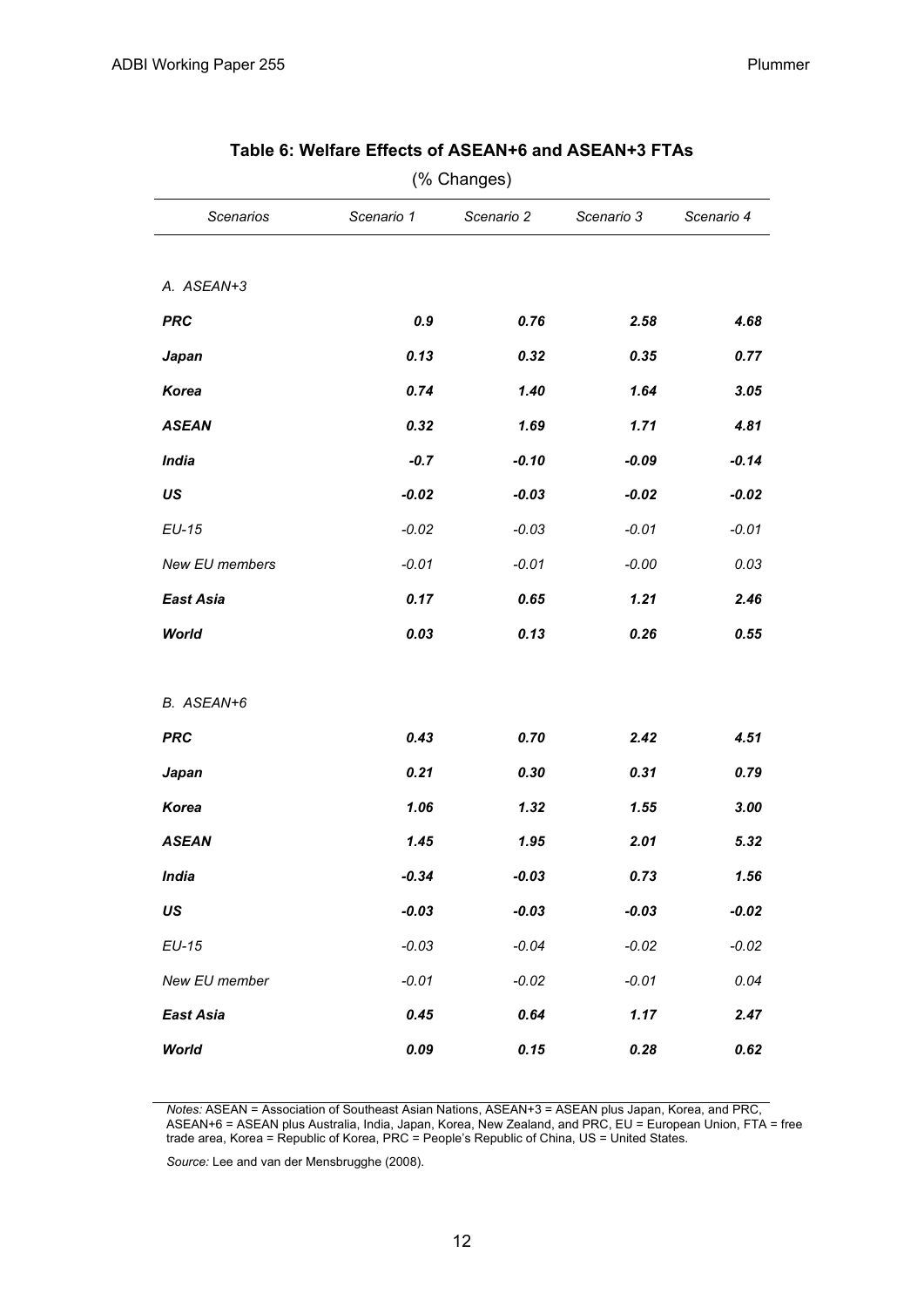$\overline{a}$ 

<span id="page-16-0"></span>The net trade diversion effect on the EU was small, and inclusion of endogenous productivity and trade facilitation actually reduced the costs to the EU (even leading to positive gains to the new EU members in Scenario 4). The differences between the ASEAN+3 and ASEAN+6 accords were actually quite trivial, with the ASEAN+3 being preferred to ASEAN+6 in all scenarios and configurations of partners except ASEAN+6 for new EU members.

## **3.3 The Costs of Disengagement: A Disaggregated Approach**

Most CGE studies noted the limitations of their models, stressing their inability to effectively capture many of the dynamic effects associated with regional integration. This becomes increasingly problematic with high-quality FTAs, which focus much more on behind-theborder measures rather than traditional ones (e.g., tariffs alone). The models do a better job of identifying such things as structural change and relative changes in factor returns for the integrating countries as opposed to realistic estimates of welfare change.

Caveats notwithstanding, the CGE results do not present a pressing case to the EU27 in terms of the potential costs associated with staying outside the Asian integration process. In fact, expressing these changes in terms of GDP might be misleading: GDP signifies the value of goods and services produced in the entire economy over one year, and net changes are focused on trade alone. Coupled with the fact that Asian trade constitutes only about 10% of total EU trade, it would be difficult to envision a priori that these numbers could be high. Nevertheless, in absolute value the worst-case scenario losses in terms of trade diversion in the above studies are not frightening: Scenario 2 of the ASEAN+6 estimates by Lee and van der Mensbrugghe (2008) yielded the most trade diversion, and this estimate amounted to only US\$2.62 billion (2001 prices), hardly something to provoke a spirited response by policymakers governing an economy of US\$11 trillion.

Still, sectoral effects may be important. In other words, if the bulk of the expected trade diversion effects were to fall on a few select sectors, the political-economy implications could be significant. A problem with CGE modeling is that much of the sectoral details are still relatively aggregated (e.g., 22 sectors in the Lee and van der Mensbrugghe calculations), whereas trade policy emanates from considerations at a much disaggregated level. Hence, it would behoove us also to consider EU exports at the product level and match these against existing protection. In this section, we focus on data at the HS 6-digit (HS6) level. Specifically, we considered EU27 exports to major countries in Asia and for which we have appropriate 2007 data. Fortunately, this included almost the entire sample: we only exclude Brunei and the ASEAN CLMV countries (Cambodia, Laos, Myanmar and Viet Nam). The only significant country (in terms of size) among this group is Viet Nam, for which protection information at this level is not available. In 2007, EU27 exports to Viet Nam amounted to US\$4.4 billion, which is only 1.5% of total Asian exports included in the sample for that year (US\$291 billion).

Arranging the data in an understandable way is difficult. Even using a cut-off of US\$1 million, we found out that in 2007, EU27 engaged in exports classified under 4,787 commodity lines at the HS6 level. Applying this to all Asian integrating countries would yield 14,329 entries, which is cumbersome, to say the least. Hence, in Appendix Table A.1, we limited ourselves to showing the top 50 HS6 exports to each Asian market. The total value of these exports amounted to US\$89 billion, or about one-third of total Asian exports in the sample. Further, in order to focus on salient EU27 HS6 exports, we included in Table 6 all commodities exceeding US\$1 billion, coming to US\$51 billion (or 57% of the commodities included in Table A.1). Our data for EU27 exports and tariff mainly came from UN COMTRADE and the WTO, respectively.[8](#page-16-1)

<span id="page-16-1"></span> $8$  The WTO tariff database for HS6 products excludes a number of products, particularly for the ASEAN countries. We did our best to find some of these data in various sources, including Naya and Plummer (2005), which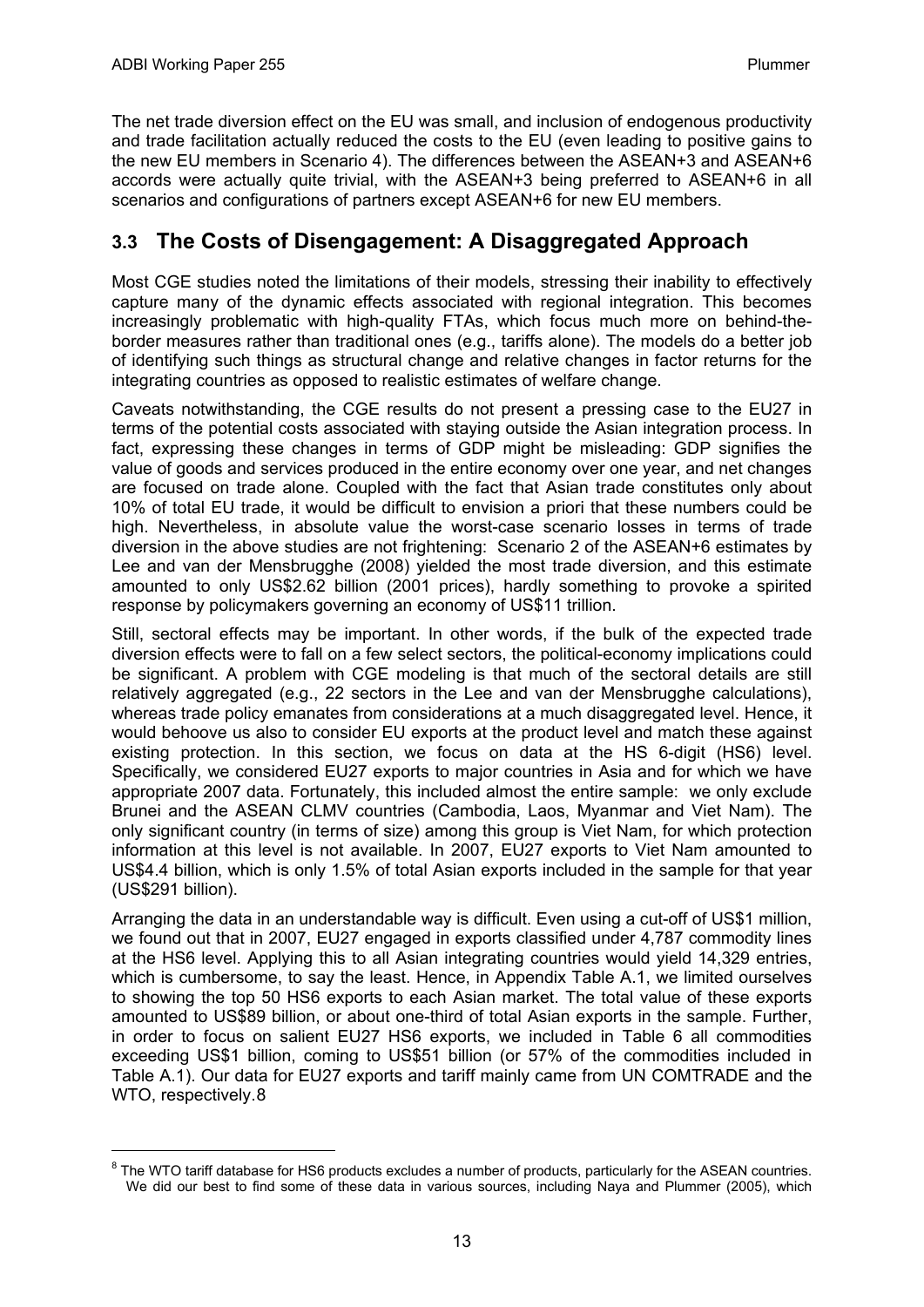-

Our hypothesis is that if the EU27 were excluded from the process, Asian integration will cause trade diversion in sectors where protection of individual Asian markets is significant, assuming that there is competition in any given Asian market from integrating competitors. Given the size and diversity of the Asian integration process—and the fact that the US is actively linking into it—competition is pretty much guaranteed, though the elasticity of substitution is obviously critical in determining the extent of potential competition. Larger export value means higher level of protection, while larger elasticity of substitution between EU27 and integrating Asia[9](#page-17-0) (or partners) exports entails greater potential for trade diversion.

We also maintain that, given the nature of modern FTAs, deep integration could lead to the diversion of exports away from the EU in favor of integrating countries even in areas where protection is not high. Results from Lee and van der Mensbrugghe (2008), which are consistent with the rest of the literature, suggested that reductions in behind-the-border barriers generate results (Scenario 2 and 4) that go well beyond mere tariff effects. Such changes lead to important efficiency effects that will naturally spill over into higher productivity. But they will also likely have the effect of reinforcing production chains and demand systems in Asia itself, or with integrating partners. For example, Japan and Singapore essentially have zero tariffs on electronic products, a result of both the information and telecommunications technologies agreement and the very open nature of their manufacturing sectors. However, the 2002 Japan-Singapore Economic Partnership Agreement is a modern, "new age" agreement that brings down many other costs to bilateral trade and economic interaction besides tariffs. This could place the EU at a disadvantage despite zero tariffs. The same is true of the Singapore-US FTA: if the story were just about tariffs, why were electronics multinationals so keen on the agreement? Tariffs were insignificant. Hence, while tariffs constitute an important part of commercial policy, there are many more that the EU needs to take into consideration.

Moreover, the political economy of protection in the EU27 is somewhat more complicated than in the case of other major economies. Although the EU has a common commercial policy and negotiates as a group, the fact that 27 nations are represented suggests that the configuration of interest groups is more complex. In particular, national interests can be brought into economic arguments more easily than, say, would happen in the case of the US. For example, while the auto industry in Detroit may use political (e.g., national interest) and pseudo-economic (e.g., jobs) arguments in petitioning for protection, it will not be able to bring in the Michigan flag into the argument, or at least not convincingly. In Europe, however, the existence of nation-states within the economic space would permit this nationalistic dimension. And arguably this nationalistic dimension is picking up steam in Europe.

Turning to the results, we note that, somewhat surprisingly, this disaggregated approach to potential trade diversion identified PRC as the pivotal market. Table 7 reveals that the greatest number of EU HS6 exports valued at over US\$1 billion go to PRC, where seven product lines are identified. Moreover, trade protection in PRC tends to be much higher than in the case of other major key markets, reinforcing the significance of PRC in potential trade diversion. Japan is the second most important market with five entries, but its level of protection is so low as to preclude any Vinerian trade diversion in these areas. Still, as noted above, these areas should still be of concern to EU policymakers.

Airplanes constitute the most important EU27 export to PRC and the second most important to India. No Asian market, of course, competes significantly with the EU in the same line as, for example, Airbus. However, Singapore (US\$493 million), Thailand (US\$27 million), Malaysia (US\$13 million), and PRC (US\$111 million) do have 880,240 exports. Moreover,

includes 3-digit-level protection. We are not worried about HS 999999 as an average tariff in this area would be relatively meaningless, given the diversity of products covered.

<span id="page-17-0"></span> $9$  We used here the term adopted in the ADB Emerging Asian Regionalism study (ADB 2008). We also chose a common set of countries, which are the most likely candidates in the regional integration scenarios, i.e., Japan, PRC, Korea, the ten ASEAN countries, and India.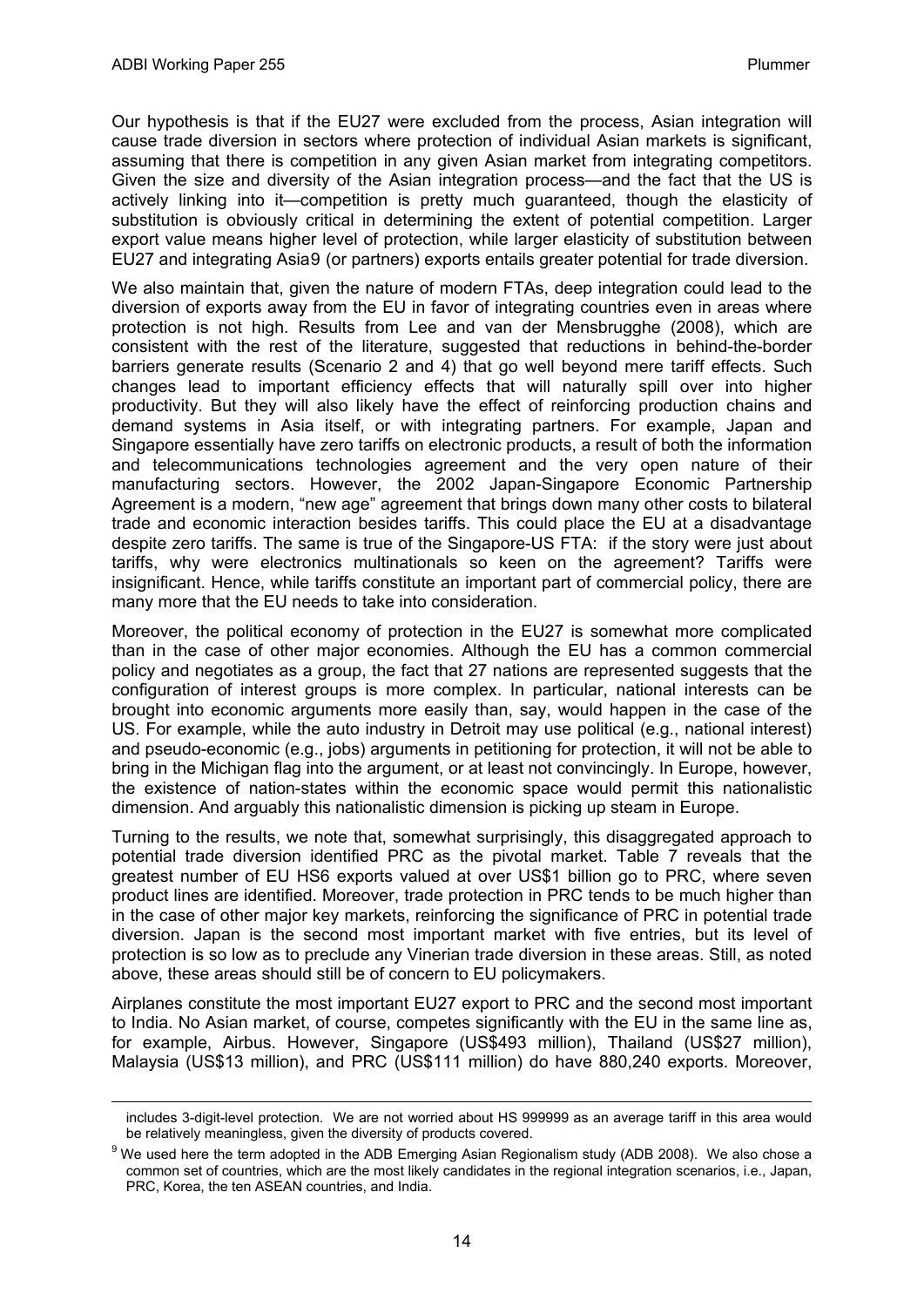the US is a fierce competitor with the EU in this area, potentially leading to trade diversion in the case of the FTAAP. Electronics and vehicle exports are also significant EU27 exports. While electronic products tend to face low levels of protection, vehicles face rather high levels in the Chinese and other markets. For example, Table A.1 shows that the Malaysian tariff on vehicles of 1,500-3,300cc is 103%, no doubt a reason why that sector did not make the US\$1 billion cut-off. Japan, PRC, Korea, Malaysia, Thailand, and Singapore all report more than US\$11 million in world exports in each of these vehicle product lines. Japanese exports, for example, in 870323 and 870324 combined, amount to US\$80 billion. EU electronic exports also generally face competition across the board.

Diamond exports to India reach US\$7.4 billion, by far the largest EU27 HS6 exports to integrating Asia. They are also important in the case of Thailand, as shown in Table A.1. However, these are basically exports coming from Africa and re-exported through Europe. There are also no existing Asian competitors in this area. While Medicines (HS 300940) only break the US\$1 billion cut-off in the Japanese market, they show up in the top 50 exports of all integrating Asian countries except India, with tariffs varying from 0 to 10% (Table A.1). Japan, Korea, Malaysia, PRC, Singapore, and Thailand are all significant exporters in this area with at least US\$100 million.

Regarding EU27 competitors, almost all EU member-states report vehicle exports, and given the unified market in the EU and fragmented trade, it is difficult to grasp where they add value. Still, the most important exporters in the reported trade data (world exports) are Germany (US\$29 billion), Belgium (US\$12 billion), and the UK (US\$10 billion) for 870323; and Germany (US\$32 billion), France (US\$21 billion), and the UK (US\$7 billion) for 870324. Many EU member-states are also part of the airplane production chain, but the main reporting exporters in this area are France (US\$21 billion) and Germany (US\$18 billion). All countries are essentially involved in the export of electronics and medicines.

Thus, the potential trade diversion in the Asian markets due to regional integration is, perhaps, significant in a limited number of commodity groups, but these are important export categories. Moreover, they affect the most influential countries in determining the EU's commercial policy.

It would be interesting to give an example of potential trade diversion using this approach. Assuming there is an ASEAN+6 FTA, what would be the partial equilibrium effect on, say, vehicle exports (i.e., 870323 and 870324), which face relatively high tariffs in some Asian countries? EU exports to ASEAN+6 came to about US\$11 billion in 2007. Assuming an elasticity of substitution across sources of vehicle exports of unity—in our view, a relatively conservative assumption—and given existing tariff schedules, we calculated a trade diversion effect of US\$1.53 billion. Now, these two HS6 exports were the third and fourth most important EU27 exports to the world in 2007 (beyond 999999-miscellaneous commodities and 300490-medicaments), with a value of US\$77 billion. Hence, this estimate of trade diversion would come to only about 2% of the total. Still, trade diversion in these two products alone would almost be as much as in the entire Scenario 1 (i.e., tariff liberalization alone) of Lee and van der Mensbrugghe (2008), estimated at US\$1.92 billion. In the highlycompetitive global automobile market, even a 2% drop would be significant.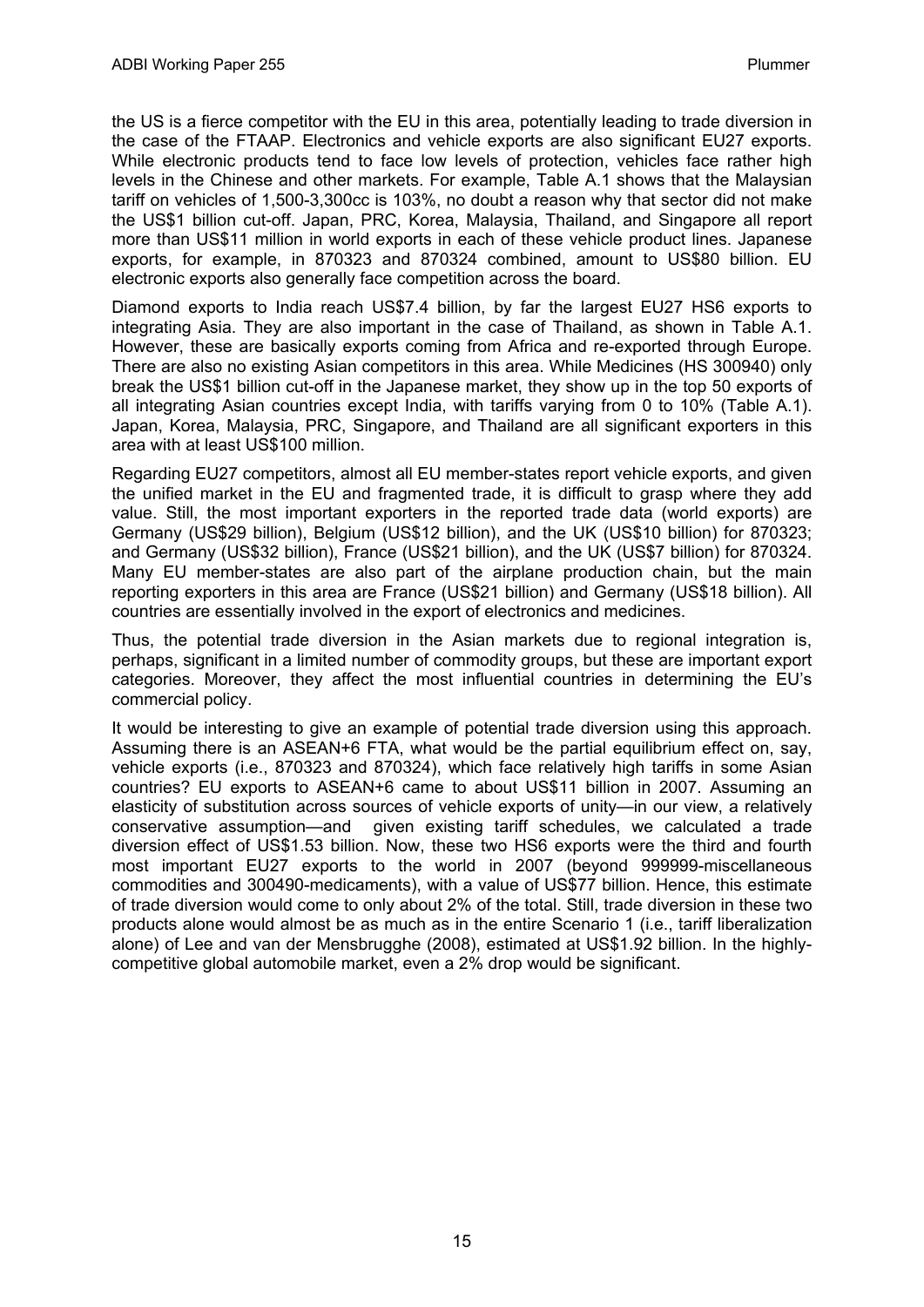|  | (Exports exceeding US\$ 1 billion, HS 6-digit level) |  |  |  |
|--|------------------------------------------------------|--|--|--|
|  |                                                      |  |  |  |

| Item             | Code                                             | <b>Commodity Description</b>                               | <b>EU-27</b><br><b>Exports</b><br>(US\$mil.,<br>2007) | Average<br>Tariff (%) |
|------------------|--------------------------------------------------|------------------------------------------------------------|-------------------------------------------------------|-----------------------|
|                  |                                                  |                                                            |                                                       |                       |
|                  | EU commodity exports to PRC (2006 tariff data)   |                                                            |                                                       |                       |
| 1                | 880240                                           | Airplanes & other aircraft                                 | 5,083                                                 | 3                     |
| 2                | 999999                                           | Commodities not specified according to kind                | 3,692                                                 | NA*                   |
| 3                | 870324                                           | Vehicles of a cylinder capacity >3,000cc                   | 2,834                                                 | 28                    |
| 4                | 740400                                           | Copper waste & scrap                                       | 2,266                                                 | 1.5                   |
| 5                | 870323                                           | Vehicles for the transport of persons, 1,500-3,300cc       | 1,720                                                 | 28                    |
| 6                | 854231                                           | Electronic integrated circuits                             | 1,478                                                 | $6.9*$                |
| 7                | 847989                                           | Other machines & mechanical appliances                     | 1,050                                                 | 0                     |
|                  | EU commodity exports to India (2006 tariff data) |                                                            |                                                       |                       |
| 1                | 710231                                           | Diamonds, non-industrial, unworked                         | 7.428                                                 | 12.5                  |
| 2                | 880240                                           | Airplanes & other aircraft                                 | 2,578                                                 | 3                     |
| 3                | 999999                                           | Commodities not specified according to kind                | 1,383                                                 | NA*                   |
|                  | EU commodity exports to Japan (2005 tariff data) |                                                            |                                                       |                       |
| 1                | 870323                                           | Vehicles for the transport of persons, 1,500-3,300cc       | 3,381                                                 | $\mathbf 0$           |
| 2                | 300490                                           | Medicaments                                                | 2,456                                                 | 0                     |
| 3                | 870324                                           | Vehicles of a cylinder capacity >3,000cc                   | 2,099                                                 | 0                     |
| 4                | 999999                                           | Commodities not specified according to kind                | 1,809                                                 | NA*                   |
|                  |                                                  | EU commodity exports to Malaysia (2001 tariff data)        |                                                       |                       |
| 1                | 854231                                           | Electronic integrated circuits, processors & controllers   | 2,989                                                 | $0.0*$                |
|                  |                                                  | EU commodity exports to the Philippines (2007 tariff data) |                                                       |                       |
| 1                | 854231                                           | Electronic integrated circuits, processors & controllers   | 1,026                                                 | $1.5*$                |
|                  | EU commodity exports to Korea (2007 tariff data) |                                                            |                                                       |                       |
| 1                | 999999                                           | Commodities not specified according to kind                | 1,549                                                 | NA*                   |
| $\boldsymbol{2}$ | 848620                                           | Machines for the manufacture of semiconductor devices      | 1,367                                                 | 1.5                   |
|                  | EU exports to Singapore (2007 tariff data)       |                                                            |                                                       |                       |
| 1                | 854239                                           | Other Electronic integrated circuits                       | 1,243                                                 | $0.0*$                |
| $\boldsymbol{2}$ | 854232                                           | Electronic integrated circuits, memories                   | 1,202                                                 | $0.0*$                |
| 3                | 841191                                           | Parts of the turbo-jets/turbo-propellers                   | 1,147                                                 | 0                     |
| 4                | 271019                                           | Petroleum oils & oils obtained from bituminous minerals    | 1,061                                                 | 0                     |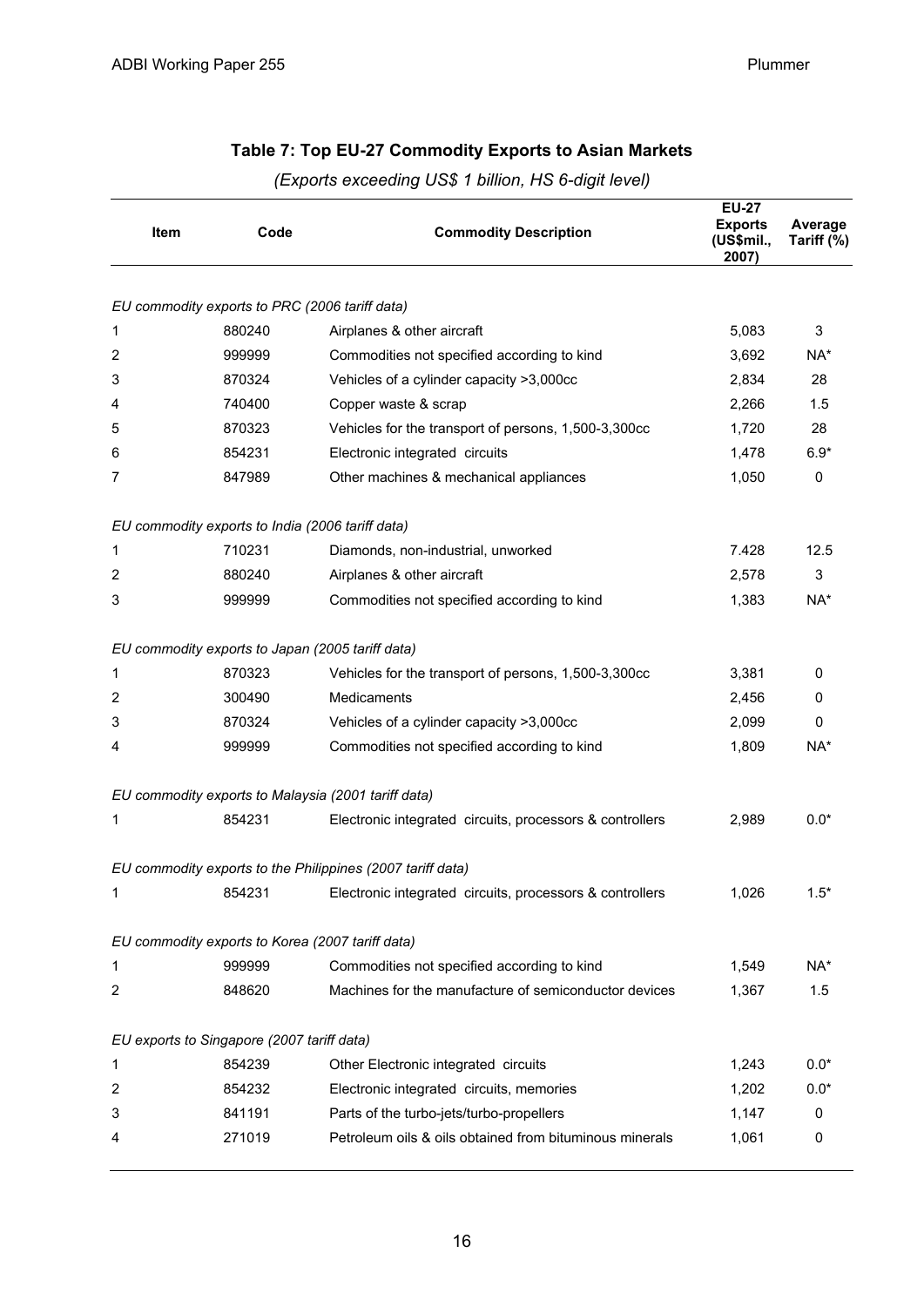<span id="page-20-0"></span>*Notes*: EU = European Union, Korea = Republic of Korea, PRC = People's Republic of China.

Tariff for HS999999 not meaningful, given diversity of components.

WTO does not publish Viet Nam tariff, so this country has been excluded

\*denotes H6 6-digit data unavailable. Estimations adopted from Naya and Plummer (2005).

*Sources:* From Appendix Table 1: EU Commodity Exports Data from UN COMTRADE; WTO Tariff Data.

Investment diversion might also be an issue. Investment diversion takes place when multinational companies invest in an FTA in order to take advantage of barrier-free access within a given market. As protection in Asia is relatively low and multinationals invest in Asia mainly as part of a production-chain process[10](#page-20-1) rather than to "tariff hop," this traditional interpretation of investment diversion is probably unimportant. However, if the rules of origin in a given Asian FTA are restrictive, this could give EU multinationals an added incentive to invest in Asia, rather than, for example, other EU countries (or other regions).

In short, the disaggregated approach allowed us to identify a number of sectors that are of relevance in determining the "cost of disengagement" that the EU faces. While the outwardoriented nature of Asian development has brought down tariffs to relatively low levels, several sectors will be affected by trade diversion, perhaps significantly so. More importantly, we argued that the behind-the-border areas that will be addressed in any Asian FTA could exacerbate the trade diversion effect where it exists, and cause a potential market shift away from the EU27 even in areas where border protection is negligible.

## **4. CONCLUSION**

In this paper, we have considered the potential economic implications of closer EU-Asian economic cooperation, the potential costs to the EU if it remains "disengaged" from the Asian integration process (and its accords with non-regional partners, such as the US), and the potential effects of multi-layered EU-Asian trade agreements.

In terms of economic integration, Asia and the EU are key trading partners. Contrary to the US experience, export shares of the EU in Asian trade have been increasing in spite of the large increase in Asian intra-regional trade. The EU is the most important source of FDI for much of Asia. Asia, on the other hand, constitutes a relatively small share of total EU trade, given the massive intra-regional bias of the single market. But the share has also been rising and, given Asia's outward-oriented growth, this trend will likely continue.

Our empirical review of CGE models showed small or trivial effects of several potential EU-Asian accords, such as EU-India, EU-ASEAN and EU-Korea. In part, this is a result of relatively small trade shares, open markets, and restrictions in the models, particularly the exclusion of potential behind-the-border effects. We also presented two CGE models that estimated the potential negative effects of Asian/Asia-Pacific regional accords on the EU, and found small effects. Nevertheless, we argued that high-quality FTAs in Asia could potentially be quite detrimental to the EU, particularly in key sectors. We used a highlydisaggregated (partial-equilibrium) approach to underscore this problem. The push toward a potential FTAAP, perhaps more likely in the aftermath of the November 2008 APEC Summit, could be particularly worrisome to the EU. Hence, it would make sense for the EU to be more aggressive in pursuing possible trade agreements with Asia.

The efficiency effects of EU-Asian arrangements will obviously depend on the direction of commercial policy in the composite economies. There is no substitute for a strong, vibrant WTO. The EU and Asia need to do their best to ensure a successful conclusion to a deep Doha Development Agenda. A key advantage of the AEC, for example, will be its ability to play a more constructive role at the WTO. Recent failures to reach an accord have taken place essentially with very little input from ASEAN. Given that ASEAN and the EU are both

1

<span id="page-20-1"></span><sup>10</sup> See, for example, ADB (2008).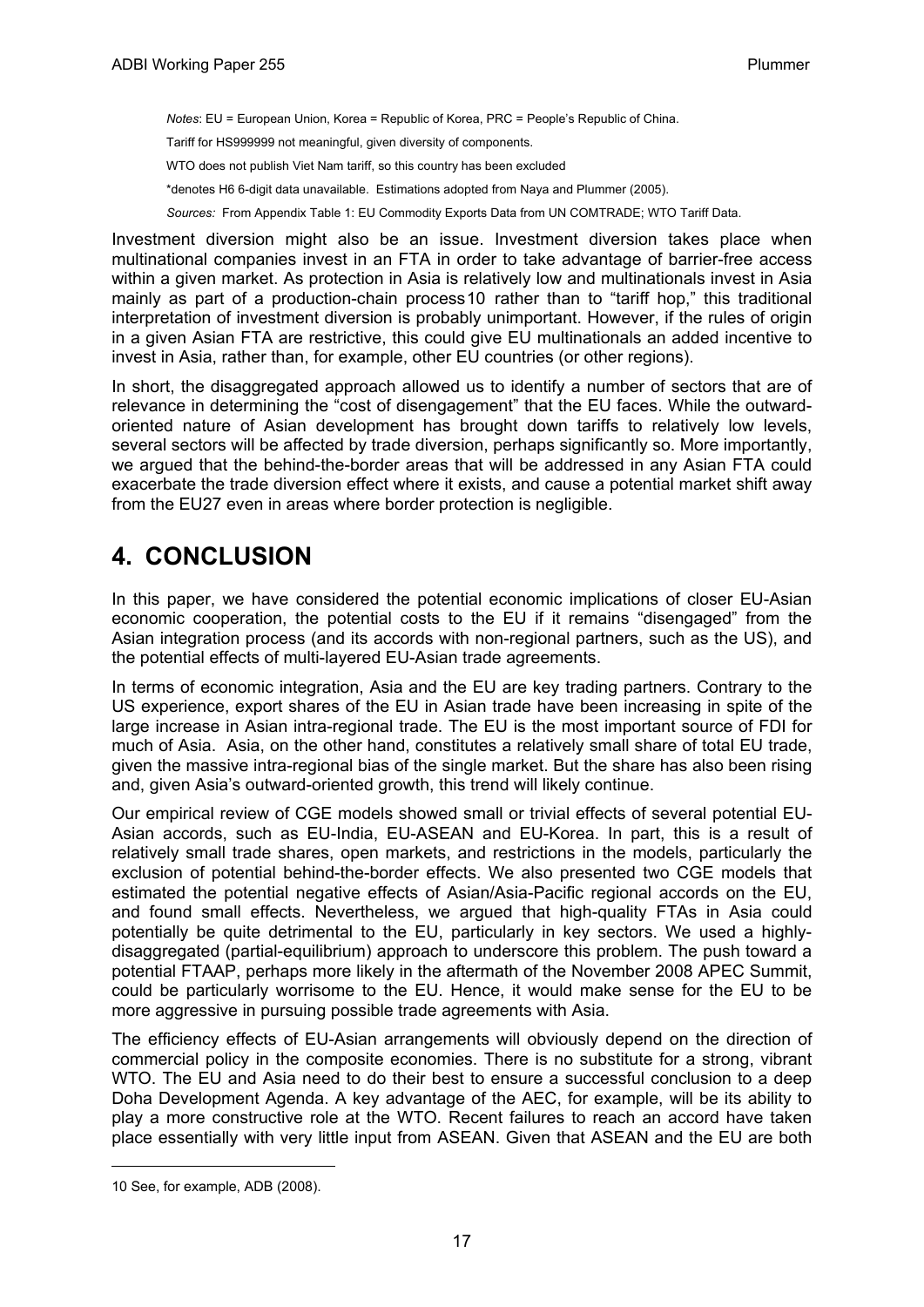generally in favor of a strong, comprehensive and effective WTO, joint cooperation at the WTO will be increasingly possible as ASEAN economic deepening advances. Success in this area will require significant political commitment, as certain interest groups opposed to trade liberalization will need to be confronted.

Second, we have used the generic term "FTA" without bringing in the importance of the characteristics of these agreements. The drawbacks of the "spaghetti-bowl" effect are well known, particularly in terms of the complicated rules of origin that are included in these accords. We argued above that EU-Asia accords will likely take place—at least initially—on a bilateral basis, which would increase the size of the "spaghetti bowl." But we do not feel that this is a reason for the EU to shun agreements with Asian countries, particularly given the current FTA trend. Rather, we suggest focusing on best practices in the agreement, an approach that we have called elsewhere as "turning spaghetti into lasagna" (Plummer 2007).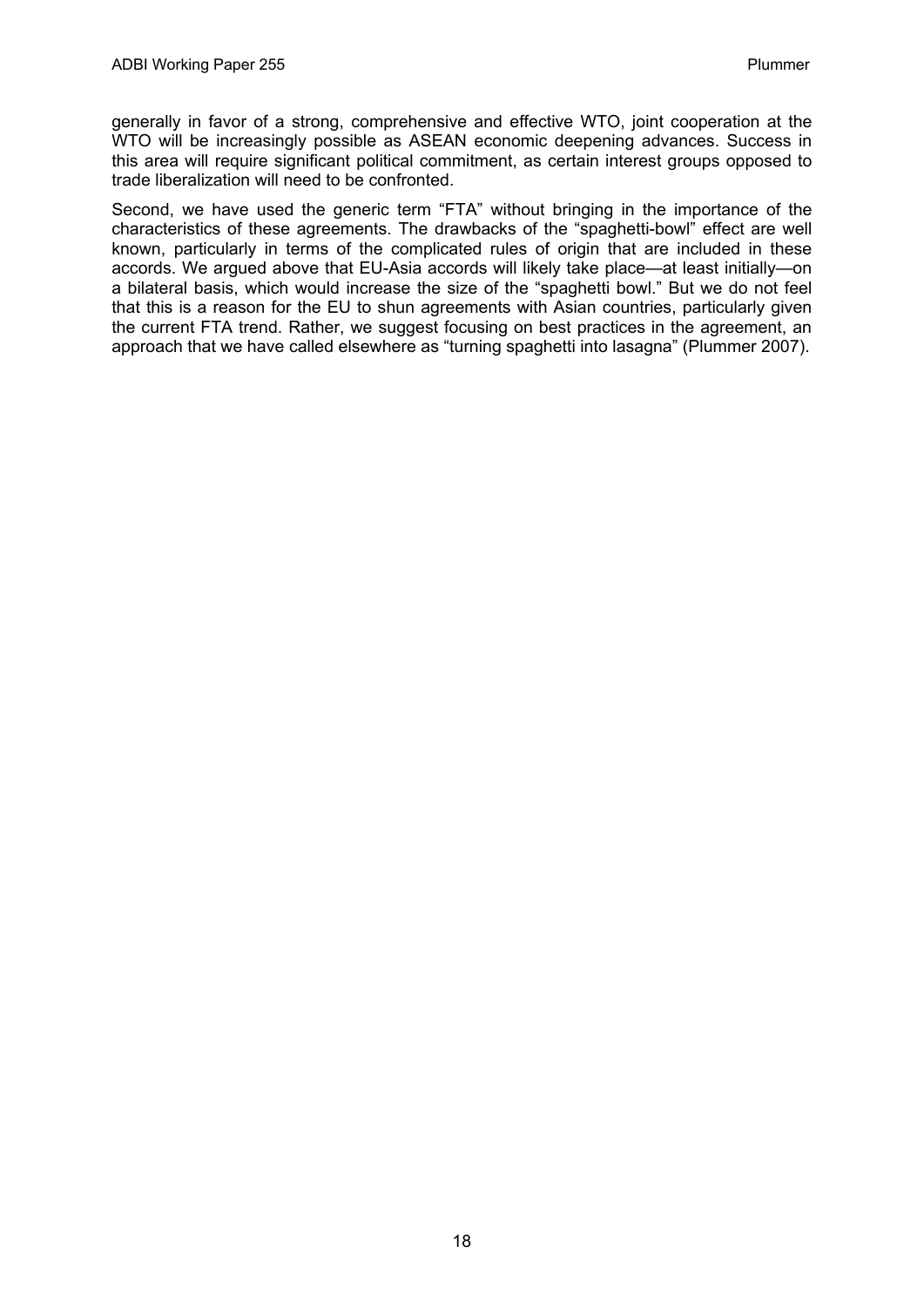## <span id="page-22-0"></span>**REFERENCES**

- ADB. 2008. Emerging Asian Regionalism: A Partnership for Shared Prosperity. Manila: ADB.
- CEPII. 2006. Economic Impact of a Potential Free Trade Area between the European Union and ASEAN. Final Report, Framework Contract No TRADE/05/H3/01/1c, Commission of the European Union – Directorate-General for Trade.
- Decreux, Y., and C. Mitaritonna. 2007. Economic Impact of a Potential Free Trade Area (FTA) between the European Union and India. Final report, Framework Contract No TRADE/05/H3/01/1c, Commission of the European Union – Directorate-General for Trade, March.
- Kawai, M., and G. Wignaraja. 2008. Asian+3 or ASEAN+6: Which Way Forward? ADB Institute Discussion Paper No. 77. Tokyo: ADB Institute.
- Kreinin, M. E., and M. G. Plummer. 2002. Economic Integration and Development: Has Regionalism Delivered for Developing Countries? London: Edward Elgar.
- Lee, H., and D. van der Mensbrugghe. 2008. Regional Integration in Asia and its Effects on the EU and North America. Paper presented at the 18<sup>th</sup> ACAES Conference, Rimini, 29-31 August.
- Naya, S. F., and M. G. Plummer. 2005. *Economics of the Enterprise for ASEAN Initiative*. Singapore: ISEAS.
- Plummer, M. G. 2007. Best Practices in Regional Trading Agreements: An Application to Asia. *The World Economy* 30 (12): 1771-1796.
- Plummer, M. G., and G. Wignaraja. 2007. Integration Strategies for ASEAN: Along, Together, or Together with Neighbors? East-West Center Working Paper. Honolulu, HI; East-West Center.
- Rana, P. B. 2006. Economic Integration in East Asia: Trends, Prospects, and a Possible Roadmap. ADB Working Paper Series on Regional Economic Integration, No. 2. Manila: ADB.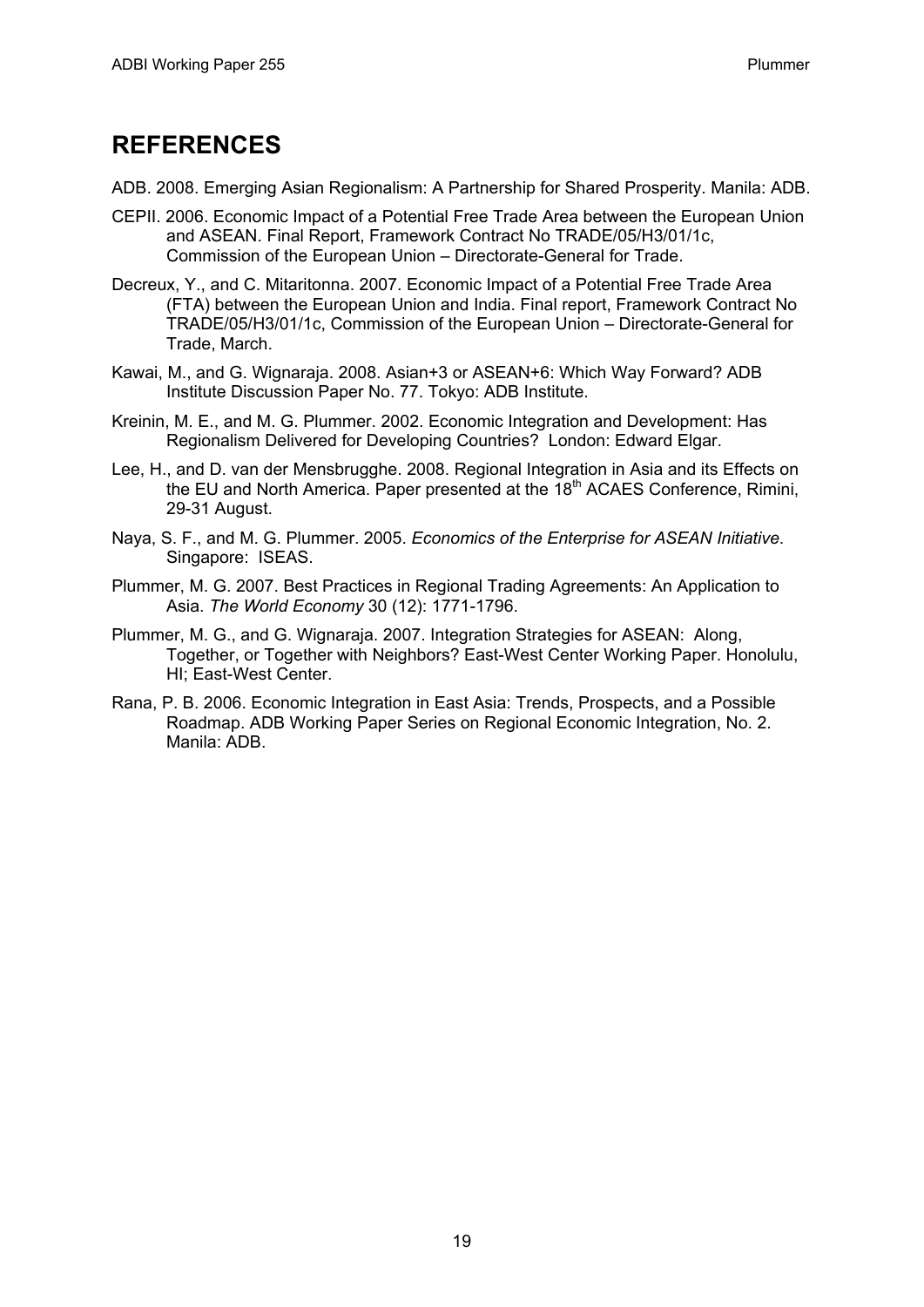## <span id="page-23-0"></span>**APPENDIX**

| <b>Top 50</b><br><b>Commodities</b> | <b>Commodity</b><br>(HS 6<br>Code<br>digit) | <b>Commodity Description</b>                                                                | <b>EU-27</b><br><b>Exports</b><br>(US\$mil,<br>2007) | Average<br>Tariff (%) |
|-------------------------------------|---------------------------------------------|---------------------------------------------------------------------------------------------|------------------------------------------------------|-----------------------|
|                                     |                                             |                                                                                             |                                                      |                       |
|                                     | 880240                                      | A. Top 15 EU commodity exports to PRC (2006 tariff data)                                    | 5,083.00                                             | 3                     |
| 1<br>2                              | 999999                                      | Airplanes & other aircraft                                                                  | 3,692.00                                             |                       |
| 3                                   | 870324                                      | Commodities not specified according to kind                                                 | 2,834.00                                             | NA*<br>28             |
|                                     | 740400                                      | Vehicles of a cylinder capacity >3,000cc                                                    | 2,266.00                                             | 1.5                   |
| 4                                   | 870323                                      | Copper waste & scrap                                                                        | 1,720.00                                             | 28                    |
| 5                                   |                                             | Vehicles for the transport of persons, 1,500-3,300cc                                        | 1,478.00                                             |                       |
| 6<br>7                              | 854231<br>847989                            | Electronic integrated circuits<br>Other machines & mechanical appliances                    | 1,050.00                                             | 6.9<br>0              |
|                                     |                                             |                                                                                             | 957.40                                               | $\overline{7}$        |
| 8                                   | 853890<br>300490                            | <b>Machine Parts</b><br>Medicaments                                                         | 932.10                                               | 3.7                   |
| 9                                   |                                             |                                                                                             | 844.70                                               |                       |
| 10                                  | 851770                                      | Parts of telephone sets                                                                     | 776,10                                               | $6.9*$<br>5.3         |
| 11                                  | 850440                                      | Static converters                                                                           | 773.10                                               |                       |
| 12                                  | 870899                                      | Other parts & accessories for the motor vehicles                                            | 744.60                                               | 14.1                  |
| 13                                  | 853710                                      | Boards, panels, & other bases for control of electricity                                    | 731.90                                               | 6.1                   |
| 14                                  | 870840                                      | Gear boxes & parts thereof, of the motor vehicles                                           |                                                      | 10.1                  |
| 15                                  | 870829                                      | Parts & accessories of bodies of the motor vehicles                                         | 699.30                                               | 10.3                  |
|                                     |                                             | B. Top 15 EU commodity exports to India (2006 tariff data)                                  |                                                      |                       |
| 1                                   | 710231                                      | Diamonds, non-industrial, unworked                                                          | 7,428.00                                             | 12.5                  |
| $\overline{2}$                      | 880240                                      | Airplanes & other aircraft                                                                  | 2,578.00                                             | 3                     |
| 3                                   | 999999                                      | Commodities not specified according to kind                                                 | 1,383.00                                             | NA*                   |
| 4                                   | 851770                                      | Parts of telephone sets                                                                     | 547.50                                               | 15.1                  |
| 5                                   | 720851                                      | Flat-rolled products of iron/non-alloy steel                                                | 446.40                                               | 5                     |
| 6                                   | 710239                                      | Diamonds, non-industrial other than unworked                                                | 418.40                                               | 12.5                  |
| 7                                   | 720421                                      | Waste & scrap of stainless steel<br>Other parts suitable for apparatus of headings 85.25 to | 407.70                                               | 5                     |
| 8                                   | 852990                                      | 85.28                                                                                       | 303.20                                               | 4.2                   |
| 9                                   | 848340                                      | Gears&gearing ball/roller screws; other speed changers                                      | 296.80                                               | 12.5                  |
| 10                                  | 847989                                      | Other machines & mechanical appliances                                                      | 282.00                                               | 6.6                   |
| 11                                  | 870899                                      | Other parts & accessories for motor vehicles                                                | 274.00                                               | 12.5                  |
| 12                                  | 848180                                      | Taps, cocks, valves & similar appliances                                                    | 268.80                                               | 12.5                  |
| 13                                  | 880230                                      | Airplanes&other aircraft of weight >2,000kg but not<br>>15,000kg                            | 265.30                                               | 3                     |
| 14                                  | 841191                                      | Parts of the turbo-jets/turbo-propellers of 8411.11-8411.22                                 | 257.10                                               | 6.3                   |
| 15                                  | 841199                                      | Parts of the other gas turbines of 8411.81 & 8411.82                                        | 238.60                                               | 12.5                  |

## **Table A.1: Top EU-27 Commodity Exports to Asian Markets**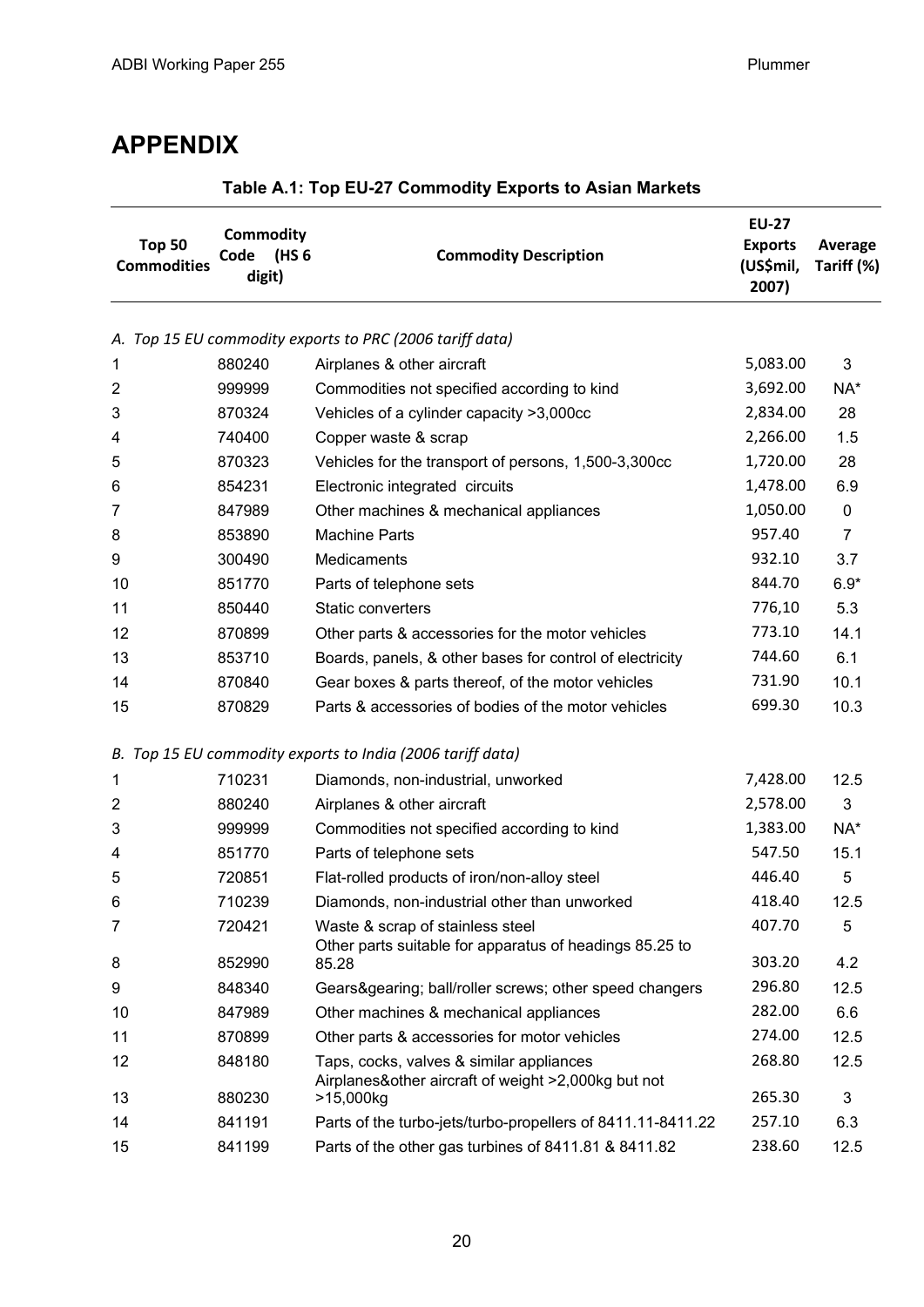| <b>Top 50</b><br><b>Commodities</b> | <b>Commodity</b><br>(HS 6<br>Code<br>digit)                | <b>Commodity Description</b>                                                                            | <b>EU-27</b><br><b>Exports</b><br>(US\$mil,<br>2007) | Average<br>Tariff (%) |  |  |
|-------------------------------------|------------------------------------------------------------|---------------------------------------------------------------------------------------------------------|------------------------------------------------------|-----------------------|--|--|
|                                     |                                                            | C. Top 10 EU commodity exports to Indonesia (2006 tariff data)                                          |                                                      |                       |  |  |
| 1                                   | 890610                                                     | Warships                                                                                                | 381.80                                               | 0                     |  |  |
| 2                                   | 999999                                                     | Commodities not specified according to kind                                                             | 331.80                                               | NA*                   |  |  |
| 3                                   | 851770                                                     | Parts of telephone sets                                                                                 | 320.60                                               | $3.3*$                |  |  |
| 4                                   | 880240                                                     | Airplanes & other aircraft                                                                              | 240.00                                               | 0                     |  |  |
| 5                                   | 851761                                                     | Base stations for transmission/reception of voice                                                       | 186.10                                               | $3.3*$                |  |  |
| 6                                   | 854239                                                     | Other Electronic integrated circuits                                                                    | 146.10                                               | NA*                   |  |  |
|                                     |                                                            | Machines for the reception, conversion & transmission of                                                | 90.47                                                |                       |  |  |
| 7                                   | 851762                                                     | voice                                                                                                   |                                                      | $3.3*$                |  |  |
| 8                                   | 300490                                                     | <b>Medicaments</b>                                                                                      | 83.29<br>81.61                                       | 4.8                   |  |  |
| 9                                   | 470710                                                     | Recovered (waste & scrap) unbleached kraft paper                                                        |                                                      | 7.5                   |  |  |
| 10                                  | 40210                                                      | Milk in powder/granules/other solid form                                                                | 77.85                                                | 5                     |  |  |
|                                     | D. Top 15 EU commodity exports to Japan (2005 tariff data) |                                                                                                         |                                                      |                       |  |  |
| 1                                   | 870323                                                     | Vehicles for the transport of persons, 1,500-3,300cc                                                    | 3,381.00                                             | $\mathbf{0}$          |  |  |
| $\overline{2}$                      | 300490                                                     | Medicaments                                                                                             | 2,456.00                                             | 0                     |  |  |
| 3                                   | 870324                                                     | Vehicles of a cylinder capacity >3,000cc                                                                | 2,099.00                                             | $\mathbf 0$           |  |  |
| 4                                   | 999999                                                     | Commodities not specified according to kind                                                             | 1,809.00                                             | NA*                   |  |  |
| 5                                   | 20329                                                      | Meat of swine, frozen                                                                                   | 905.50                                               | 2.2                   |  |  |
| 6                                   | 440710                                                     | Wood sawn/chipped length wise                                                                           | 816.70                                               | 1.2                   |  |  |
| 7                                   | 293399                                                     | Heterocyclic comps. with nitrogen hetero-atom(s)                                                        | 768.80                                               | 3.2                   |  |  |
| 8                                   | 840820                                                     | Compression-ignition internal combustion piston engines                                                 | 660.50                                               | 0                     |  |  |
| 9                                   | 870899                                                     | Other parts & accessories for the motor vehicles                                                        | 634.10                                               | $\mathbf 0$           |  |  |
| 10                                  | 220421                                                     | Wine other than sparkling wine of fresh grapes                                                          | 593.90                                               | NA*                   |  |  |
| 11                                  | 900130                                                     | <b>Contact lenses</b>                                                                                   | 514.40                                               | 0                     |  |  |
| 12                                  | 848620                                                     | Machines for the manufacture of semiconductor devices<br>Articles carried in the pocket/the handbag,    | 511.00                                               | 0.0                   |  |  |
| 13                                  | 420231                                                     | leather/composition                                                                                     | 459.50                                               | 13                    |  |  |
| 14                                  | 293339                                                     | Heterocyclic comps. containing an unfused pyridine ring<br>Appliances worn/carried, to compensate for a | 449.10                                               | 1                     |  |  |
| 15                                  | 902190                                                     | defect/disability                                                                                       | 433.50                                               | $\mathbf 0$           |  |  |
|                                     |                                                            | E. Top 15 EU commodity exports to Malaysia (2001 tariff data)                                           |                                                      |                       |  |  |
| 1                                   | 854231                                                     | Electronic integrated circuits, processors & controllers                                                | 2,989.00                                             | 0.0                   |  |  |
| 2                                   | 880240                                                     | Airplanes & other aircraft                                                                              | 759.60                                               | 0                     |  |  |
| 3                                   | 854239                                                     | Other Electronic integrated circuits                                                                    | 729.30                                               | 0.0                   |  |  |
| 4                                   | 854232                                                     | Electronic integrated circuits, memories                                                                | 582.90                                               | 0.0                   |  |  |
| 5                                   | 847330                                                     | Parts & accessories of the machines of heading 84.71                                                    | 579.00                                               | 0                     |  |  |
| 6                                   | 999999                                                     | Commodities not specified according to kind                                                             | 412.90                                               | NA*                   |  |  |
| 7                                   | 854129                                                     | Transistors (excl. photosensitive transistors)                                                          | 205.40                                               | 0                     |  |  |
| 8                                   | 760200                                                     | Aluminium waste & scrap                                                                                 | 189.70                                               | 0                     |  |  |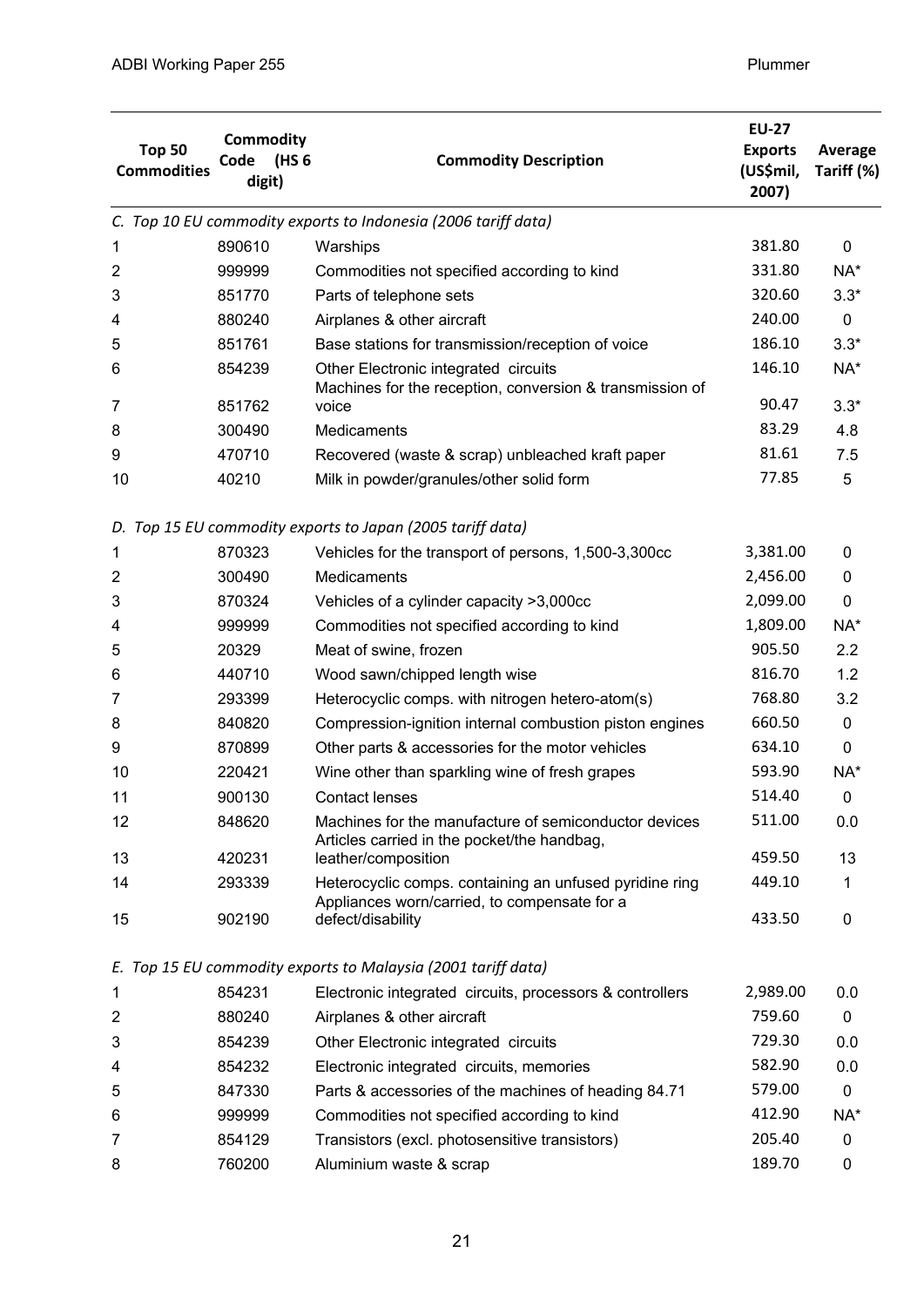| <b>Top 50</b><br><b>Commodities</b> | <b>Commodity</b><br>(HS 6<br>Code<br>digit) | <b>Commodity Description</b>                                                                                     | <b>EU-27</b><br><b>Exports</b><br>(US\$mil,<br>2007) | Average<br>Tariff (%) |
|-------------------------------------|---------------------------------------------|------------------------------------------------------------------------------------------------------------------|------------------------------------------------------|-----------------------|
| 9                                   | 300490                                      | Medicaments                                                                                                      | 177.80                                               | $\mathbf 0$           |
| 10                                  | 854140                                      | Photosensitive semiconductor devices                                                                             | 164.60                                               | 0                     |
| 11                                  | 851770                                      | Parts of telephone sets                                                                                          | 156.20                                               | $20.0*$               |
| 12                                  | 847989                                      | Other machines & mechanical appliances                                                                           | 123.80                                               | 0.6                   |
| 13                                  | 870323                                      | Vehicles for the transport of persons, 1,500-3,300cc                                                             | 114.90                                               | 103                   |
| 14                                  | 851761                                      | Base stations for transmission/reception of voice                                                                | 105.90                                               | $20.0*$               |
| 15                                  | 848180                                      | Taps, cocks, valves & similar appliances                                                                         | 71.84                                                | 8.1                   |
|                                     |                                             | F. Top 15 EU commodity exports to the Philippines (2007 tariff data)                                             |                                                      |                       |
| 1                                   | 854231                                      | Electronic integrated circuits, processors & controllers                                                         | 1,026.00                                             | $1.5*$                |
| $\overline{2}$                      | 880240                                      | Airplanes & other aircraft                                                                                       | 483.50                                               | 3                     |
| 3                                   | 854239                                      | Other Electronic integrated circuits                                                                             | 385.40                                               | $3.0*$                |
| 4                                   | 300490                                      | Medicaments                                                                                                      | 166.60                                               | 4.7                   |
| 5                                   | 999999                                      | Commodities not specified according to kind                                                                      | 107.50                                               | NA*                   |
| 6                                   | 854290                                      | Parts of electronic integrated circuits                                                                          | 102.00                                               | 0                     |
| 7                                   | 190110                                      | Preparations for infant use, put up for RS                                                                       | 83.98                                                | $\overline{7}$        |
| 8                                   | 854129                                      | Transistors                                                                                                      | 60.92                                                | 0                     |
| 9                                   | 730810                                      | Bridges & bridge-sections of iron/steel                                                                          | 59.30                                                | 6.5                   |
| 10                                  | 854232                                      | Electronic integrated circuits, memories                                                                         | 54.30                                                | $3.0*$                |
| 11                                  | 847330                                      | Parts & accessories of the machines of heading 84.71<br>Machines for the reception, conversion & transmission of | 53.11                                                | 0                     |
| 12                                  | 851762                                      | voice                                                                                                            | 47.24                                                | $0.0*$                |
| 13                                  | 851770                                      | Parts of telephone sets                                                                                          | 46.94                                                | $5.5*$                |
| 14                                  | 847990                                      | Parts of Machines & mechanical appliances                                                                        | 41.39                                                | 0.8                   |
| 15                                  | 847989                                      | Other machines & mechanical appliances                                                                           | 37.76                                                | 0.8                   |
|                                     |                                             | G. Top 15 EU commodity exports to Korea (2007 tariff data)                                                       |                                                      |                       |
| 1                                   | 999999                                      | Commodities not specified according to kind                                                                      | 1,549.00                                             | NA*                   |
| 2                                   | 848620                                      | Machines for the manufacture of semiconductor devices                                                            | 1,367.00                                             | 1.5                   |
| 3                                   | 300490                                      | Medicaments                                                                                                      | 788.90                                               | 8                     |
| 4                                   | 870324                                      | Vehicles of a cylinder capacity >3,000cc                                                                         | 601.50                                               | 8                     |
| 5                                   | 870323                                      | Vehicles for the transport of persons, 1,500-3,300cc                                                             | 485.00                                               | 8                     |
| 6                                   | 720421                                      | Waste & scrap of stainless steel                                                                                 | 478.90                                               | 0                     |
| 7                                   | 284420                                      | Uranium enriched; plutonium & its compounds<br>Parts for use solely/principally with the engines of              | 454.00                                               | 0                     |
| 8                                   | 840999                                      | 84.07/84.08                                                                                                      | 420.20                                               | 7.6                   |
| 9                                   | 20329                                       | Meat of swine, frozen                                                                                            | 356.10                                               | 25                    |
| 10                                  | 847989                                      | Other machines & mechanical appliances                                                                           | 325.70                                               | 8                     |
| 11                                  | 854231                                      | Electronic integrated circuits, processors & controllers                                                         | 284.50                                               | 0                     |
| 12                                  | 220830                                      | <b>Whiskies</b>                                                                                                  | 279.70                                               | 20                    |
| 13                                  | 870899                                      | Other parts & accessories for the motor vehicles                                                                 | 277.00                                               | 8                     |